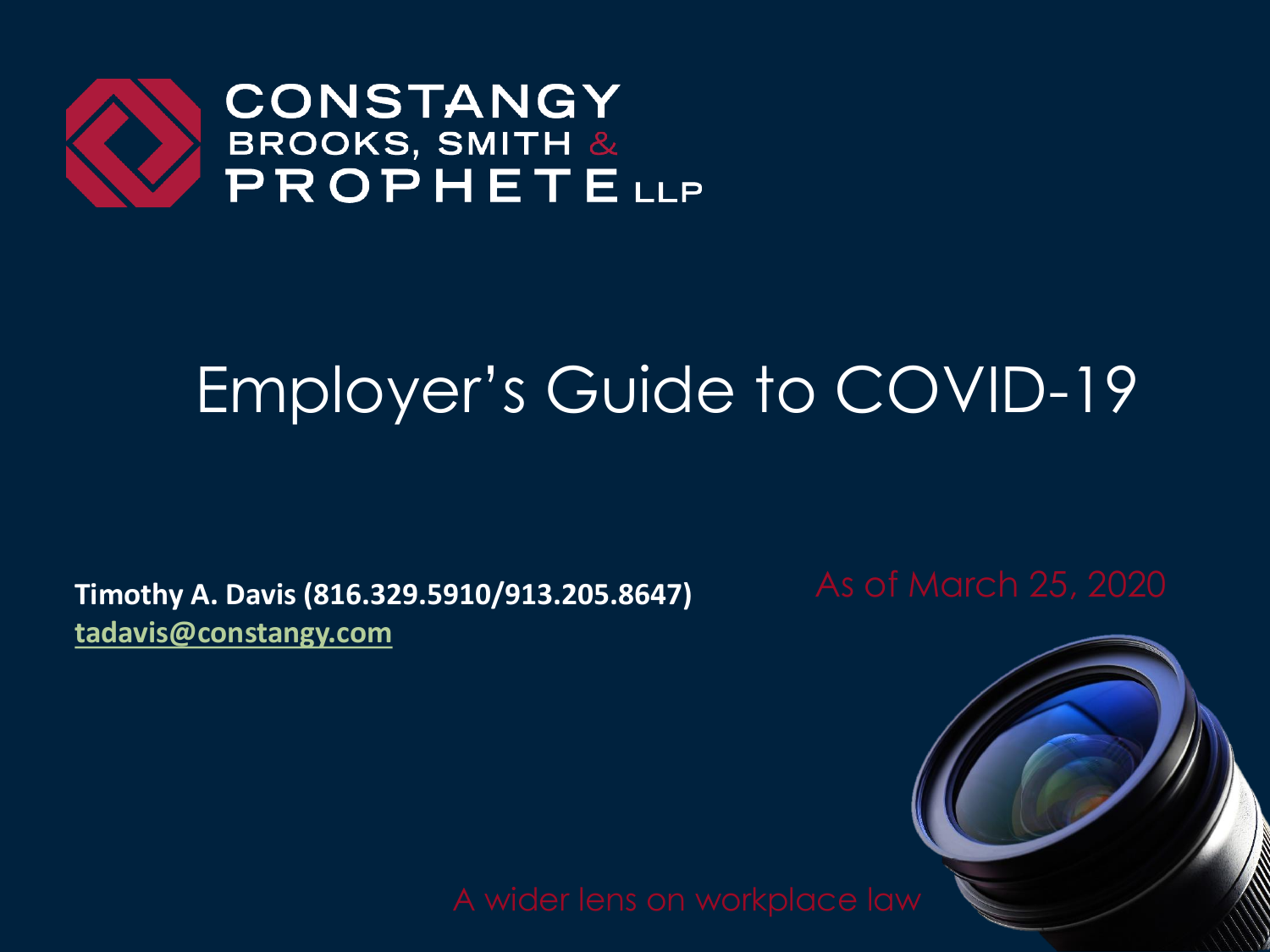#### **Tim Davis, Kansas City**







A wider lens on workplace law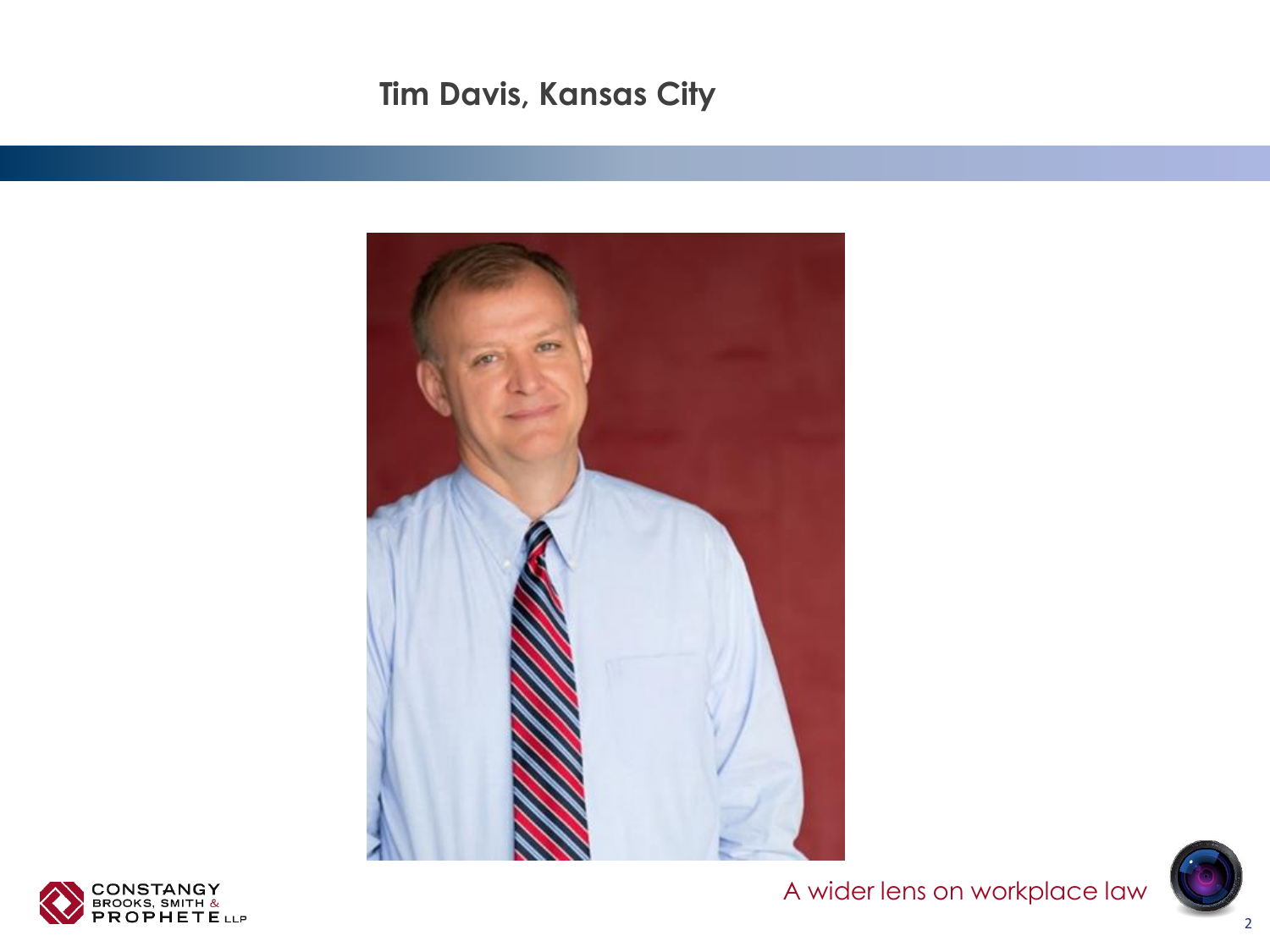#### Agenda

- COVID-19 Basics
- Practical Workplace Guidance
- Families First Coronavirus Response Act
- Workplace Law and Best Practices Q&A
- OSHA Deeper Dive



3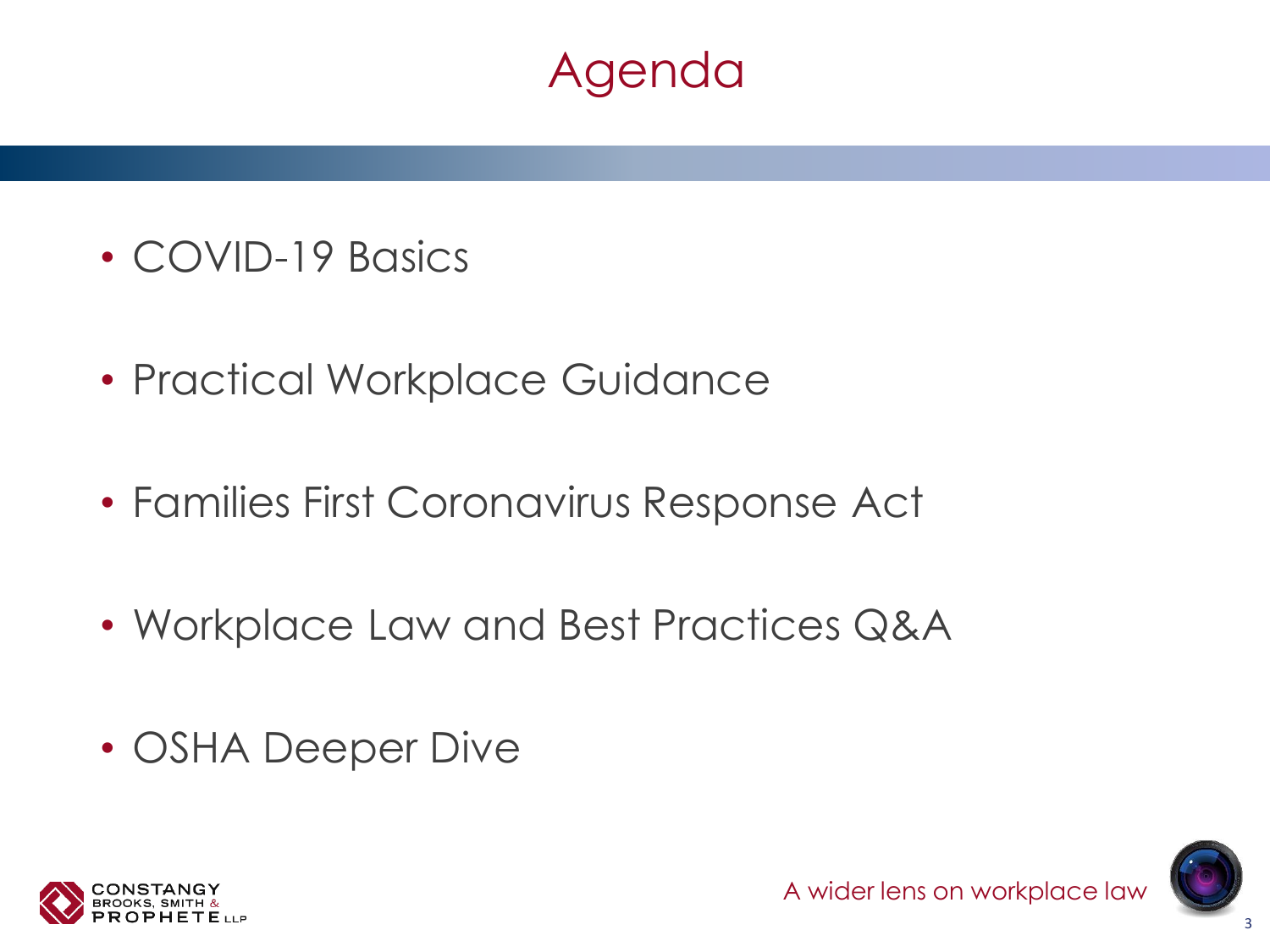# The Fine Print

- We probably won't be able to answer all your questions today, but we'll do our best.
- Existing laws do not adequately address this situation.
- The most important thing about these slides? The date. Applicable laws and guidance will change rapidly.

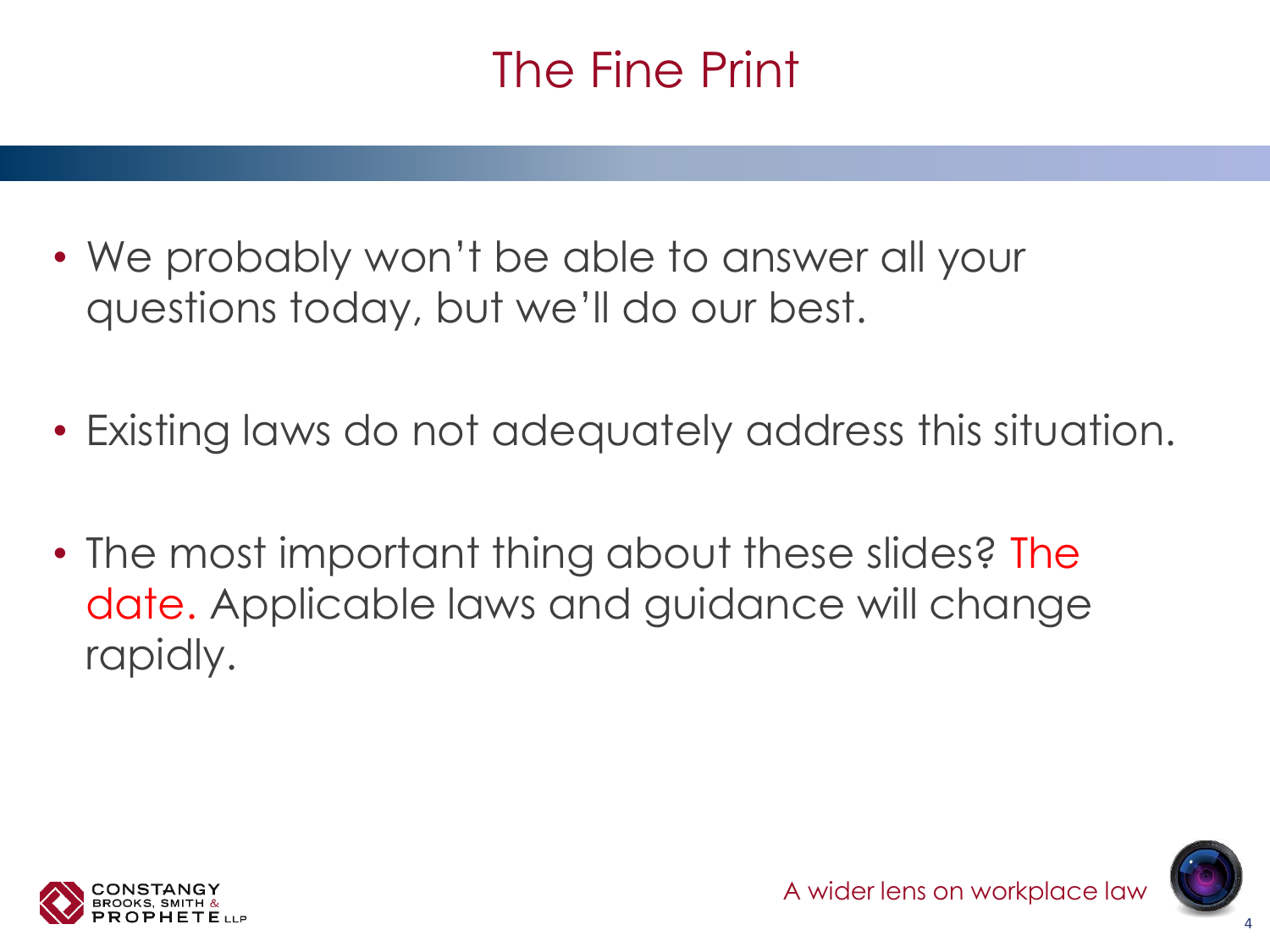# COVID-19

➢The CDC says the virus is thought to spread mainly from person-to-person contact

- ➢Between people who are in close contact with one another (within about 6 feet)
- ➢Through respiratory droplets produced when an infected person coughs or sneezes

➢Current guidance: virus remains alive on surfaces for up to 72 hours, depending on surface and environment ➢No vaccines or specific treatment at this time

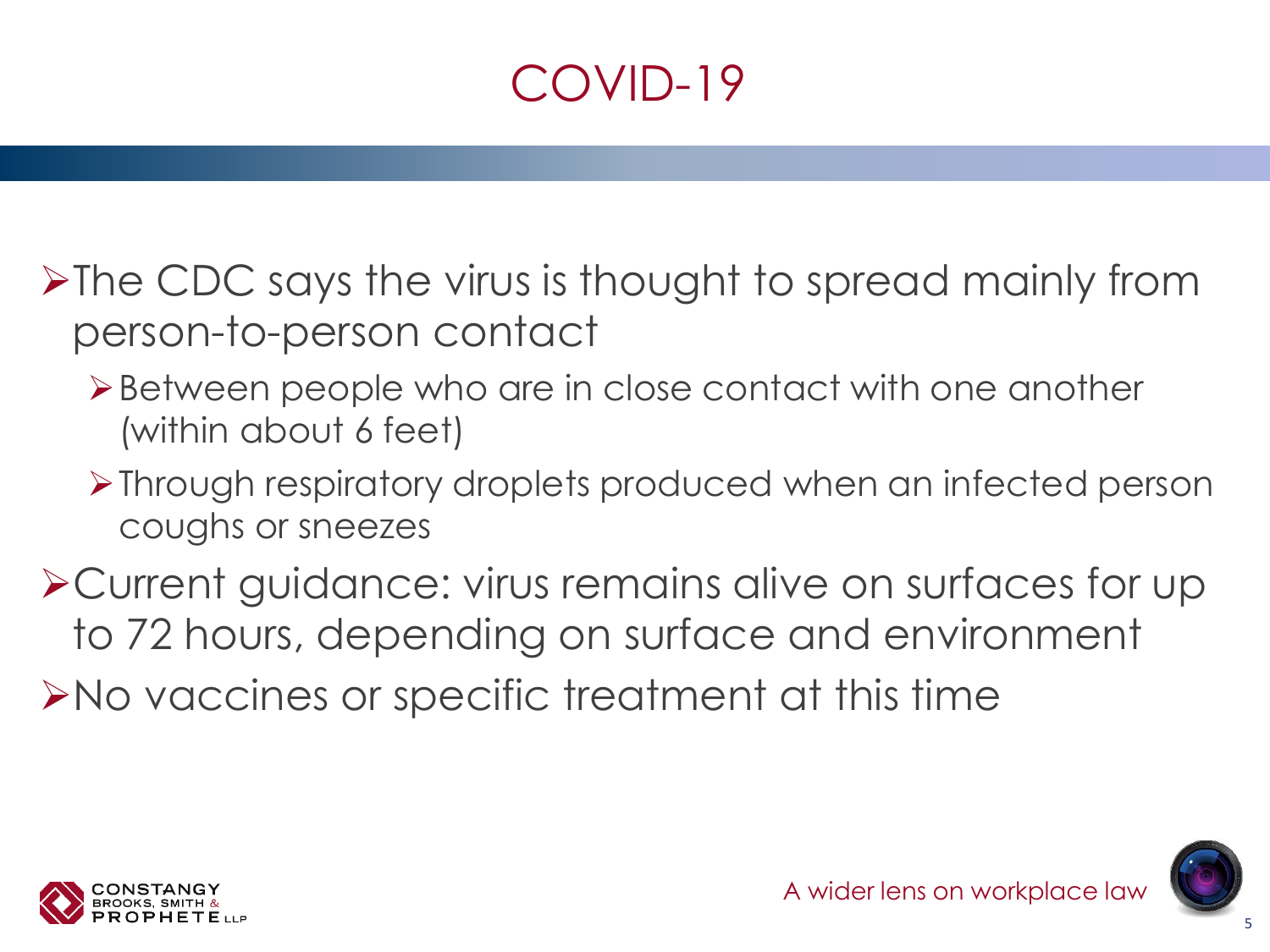# Symptoms

- Mild to severe illness
- The CDC advises that the following symptoms may appear 2-14 days after exposure:
	- Fever
	- Cough
	- Shortness of breath
- 98% of people who acquire will survive and many will experience only mild symptoms.
- Efforts primarily geared toward protecting elderly and at-risk.



6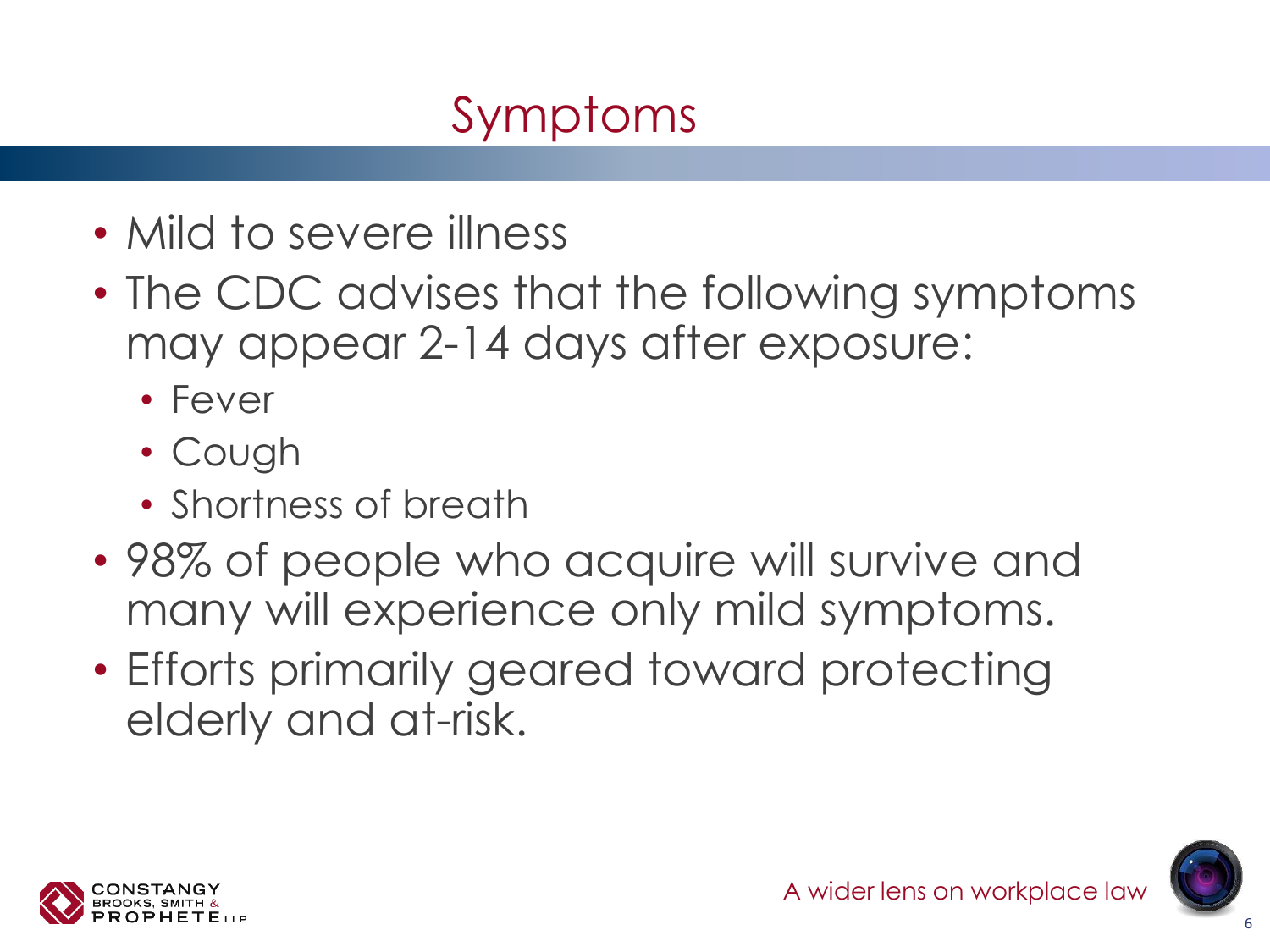Expect Long-term Business Impact (12 months): Flattening the Curve Means Spreading the Illness Into Smaller Waves, Not Totally Stopping the Tide





A wider lens on workplace law

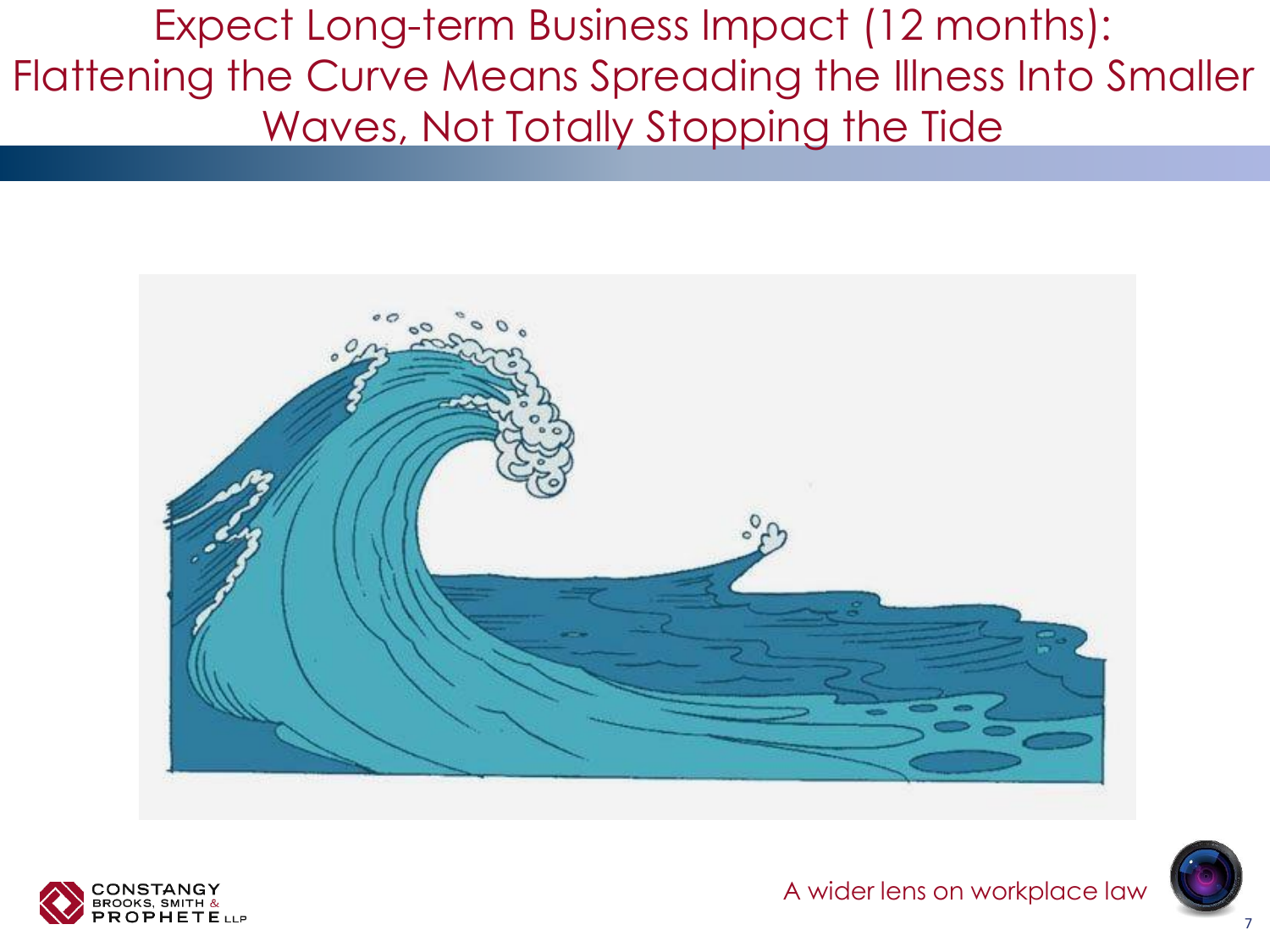# Planning Your Business

- COVID-19 will be around until:
	- Vaccine
	- Herd Resistance (numerous illnesses hopefully spread out)
	- Unexpected natural decline
- Current projection: 50-70% of population will contract COVID-19 absent vaccine
- Current actions are about saving lives by not overwhelming healthcare



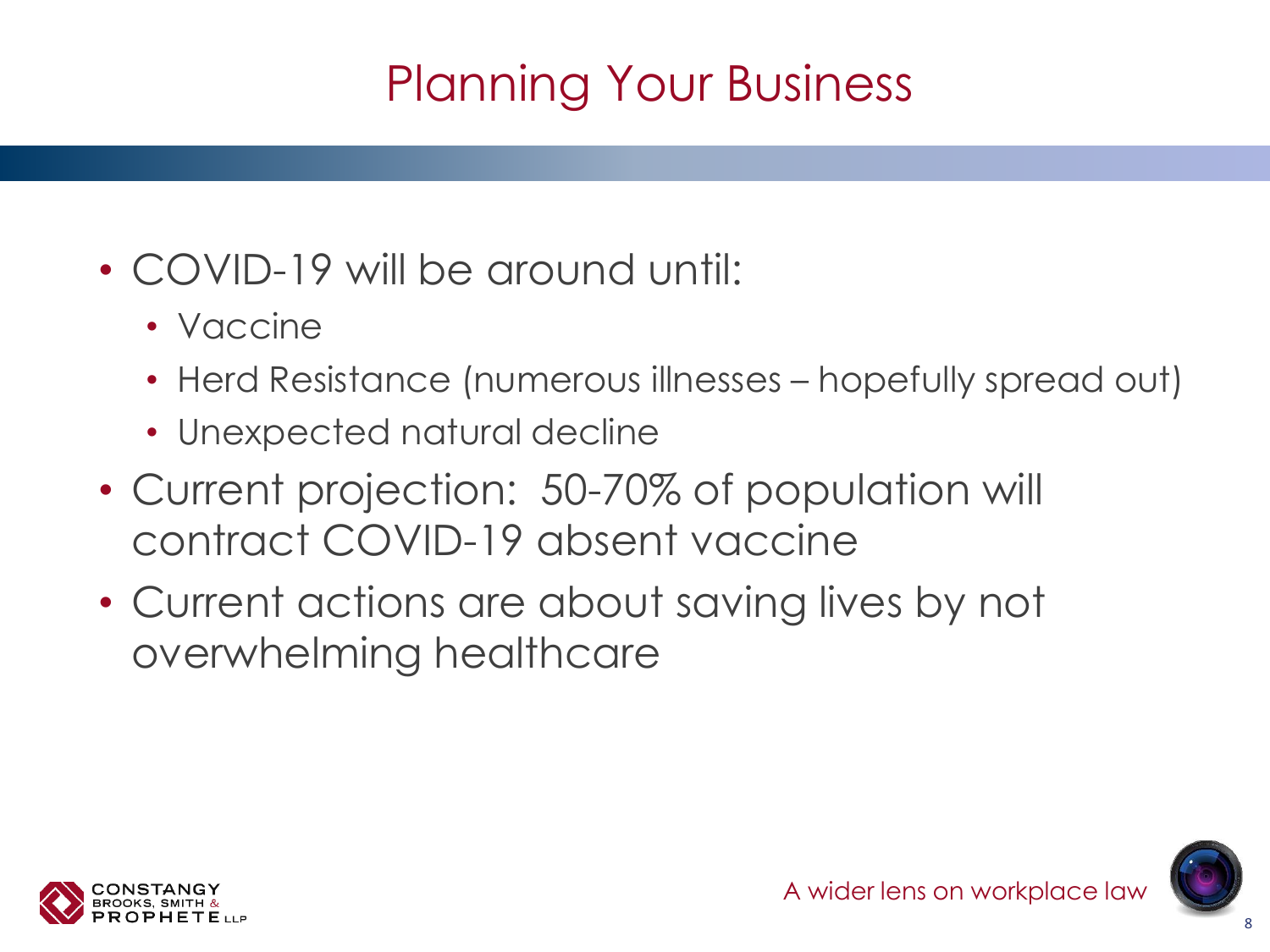#### Gophers in a Snake (they will pass)





A wider lens on workplace law

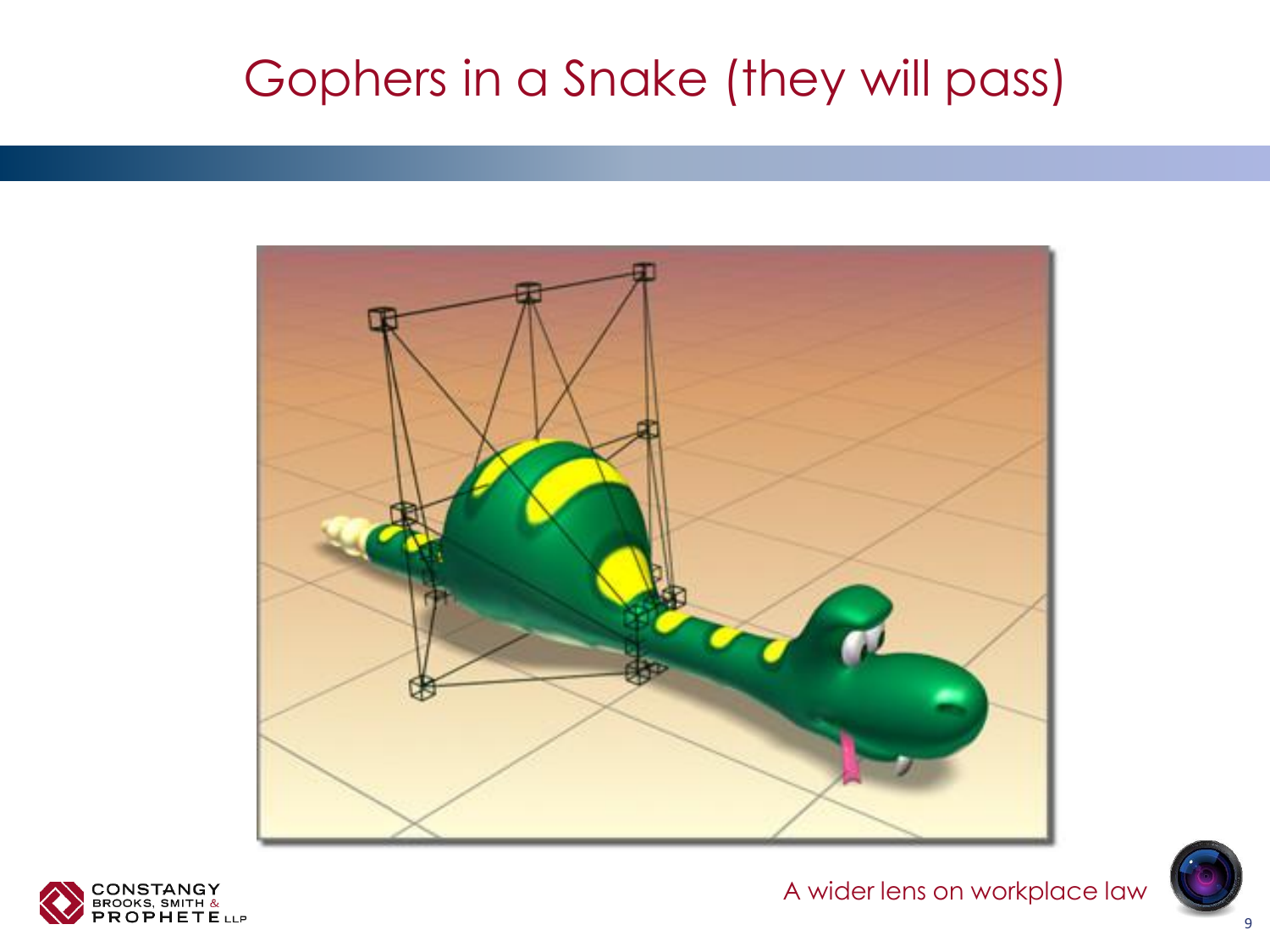#### Gophers in Your Snake

- Your Game Plan: **ADAPT AND SURVIVE**
- Information and Advice Changing Daily
- First Wave/Gopher is mitigating health crisis
- Subsequent Waves/Gophers will be localized outbreaks (think Wack-a-Mole)and short and longterm economic impacts



10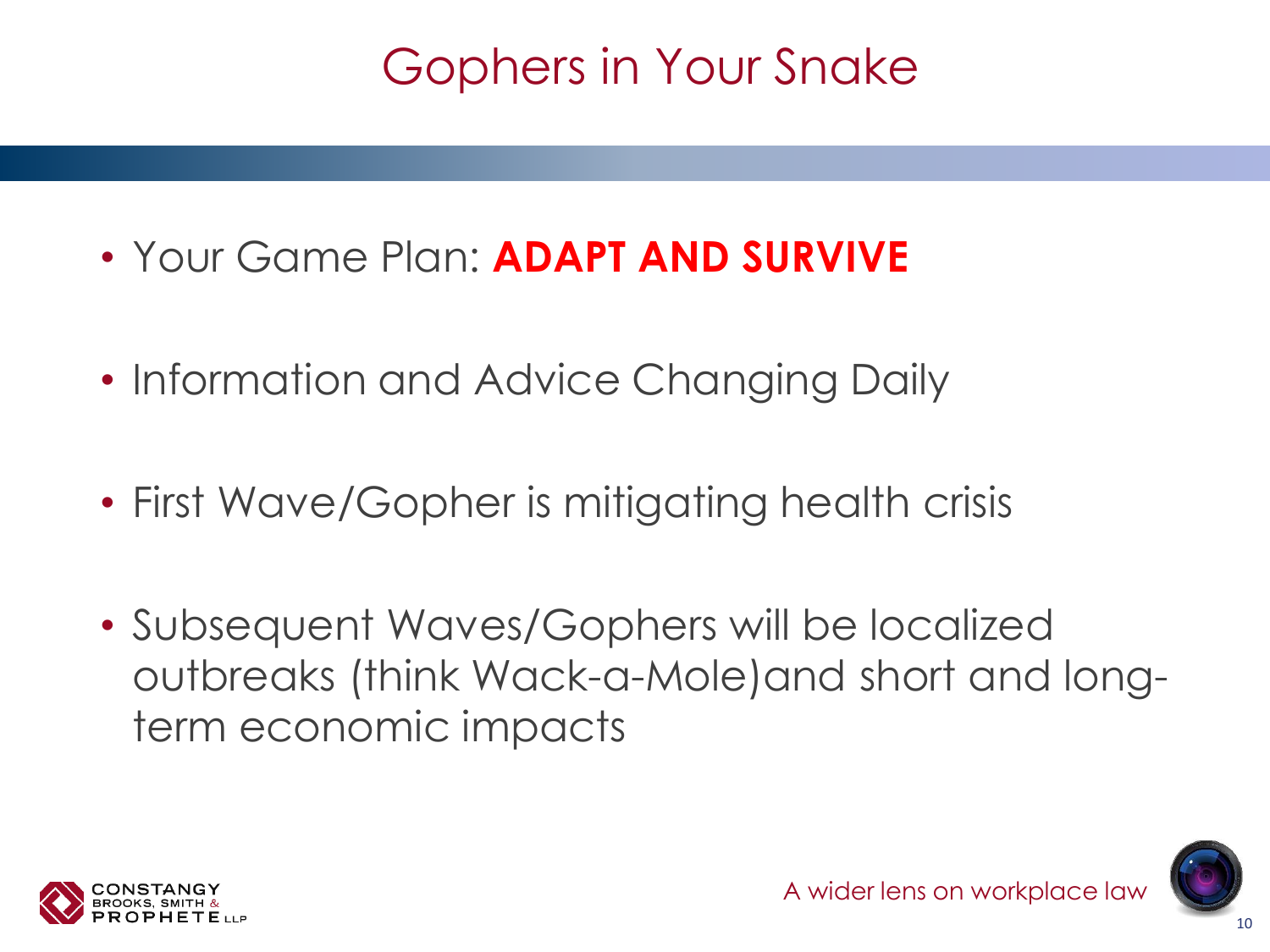#### Monitor Trusted Websites

- www.CDC.gov
- www.eeoc.gov/eeoc/newsroom/wysk/wysk\_ada\_rehabilitaion\_act\_coronavirus.cfm
- [www.dol.gov](http://www.dol.gov/)
- <https://www.dol.gov/agencies/whd/pandemic/ffcra-questions>
- www.osha.gov
- https://www.nga.org/coronavirus/#states
- https://labor.mo.gov/coronavirus
- www.shrm.com/workplacesafety
- www.nationwidegroup.org
- www.constangy.com

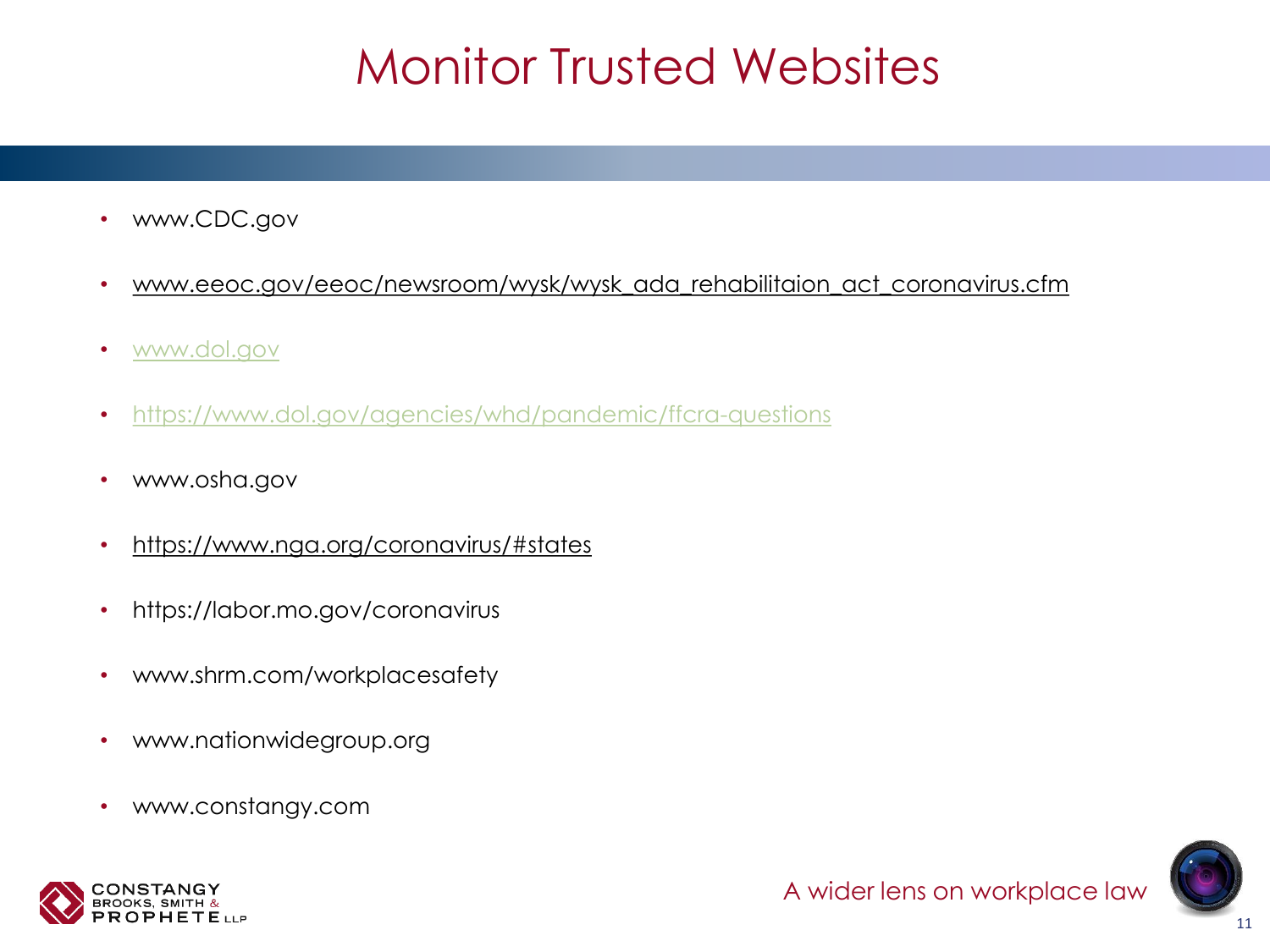#### First Wave/Gopher: Where We Are Now?

- Social Distancing/Hygiene/72-Hour Guidelines
- No gatherings of more than ten (10) people
- Voluntary efforts to minimize social activities
- Shelter At Home/Quarantines in Some Locales
- Bans or Limits on Operations (bars and restaurants)
- Travel Restrictions Business/Personal
- Get Supplies, But Don't Overstock

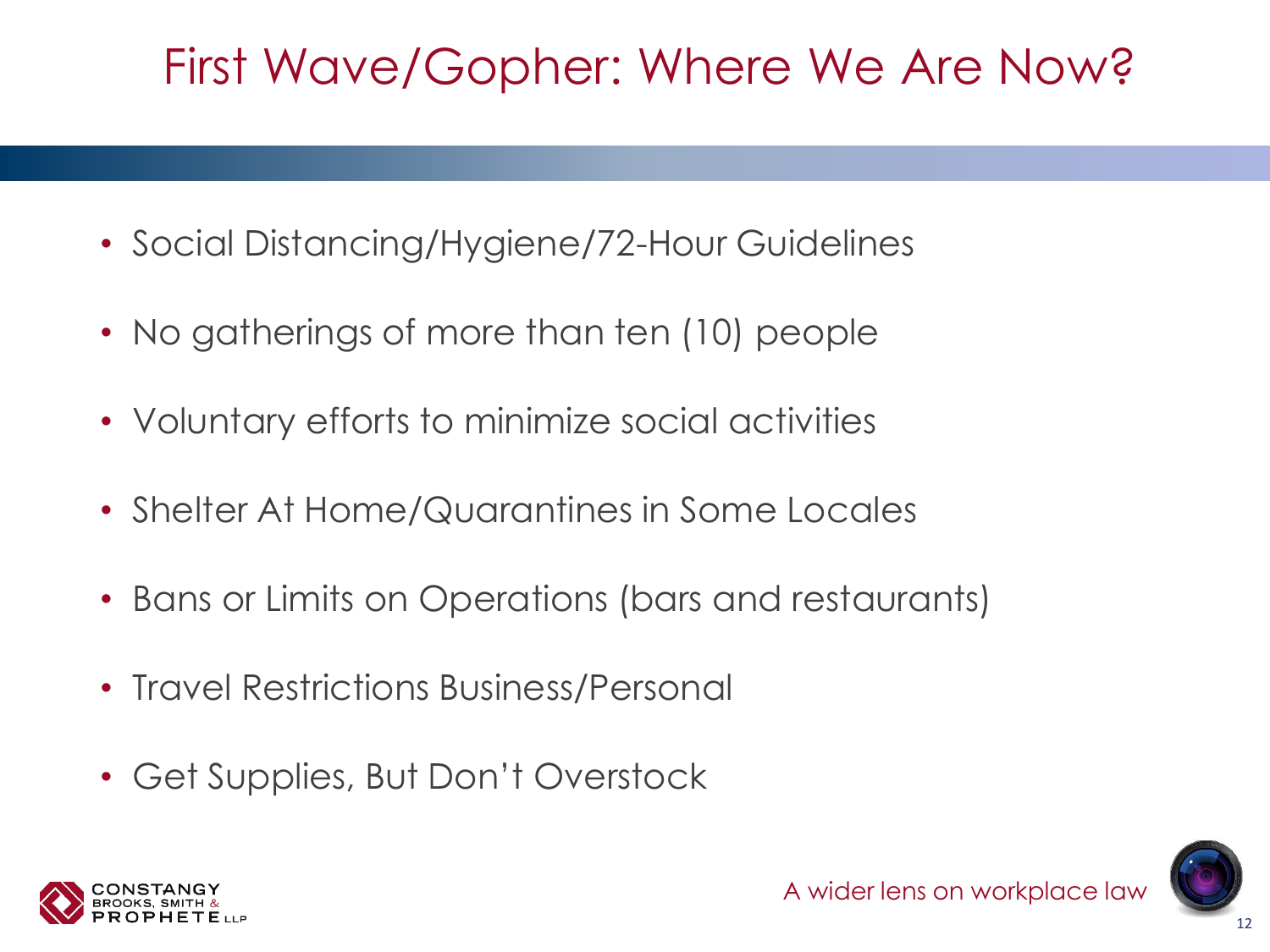# First Wave/Gopher: If You Are Operating

- Educate/Inform/Re-Assure Employees of Efforts and Plan
- Take Steps To Make Workplace as Safe as Possible
	- Separation of Employees
	- Cleaning/Sanitation/PPE
	- Work From Home if Possible (Evaluate Technology Needs Now)
	- Communication Plans
	- Attendance/Time Off/Leave



A wider lens on workplace law

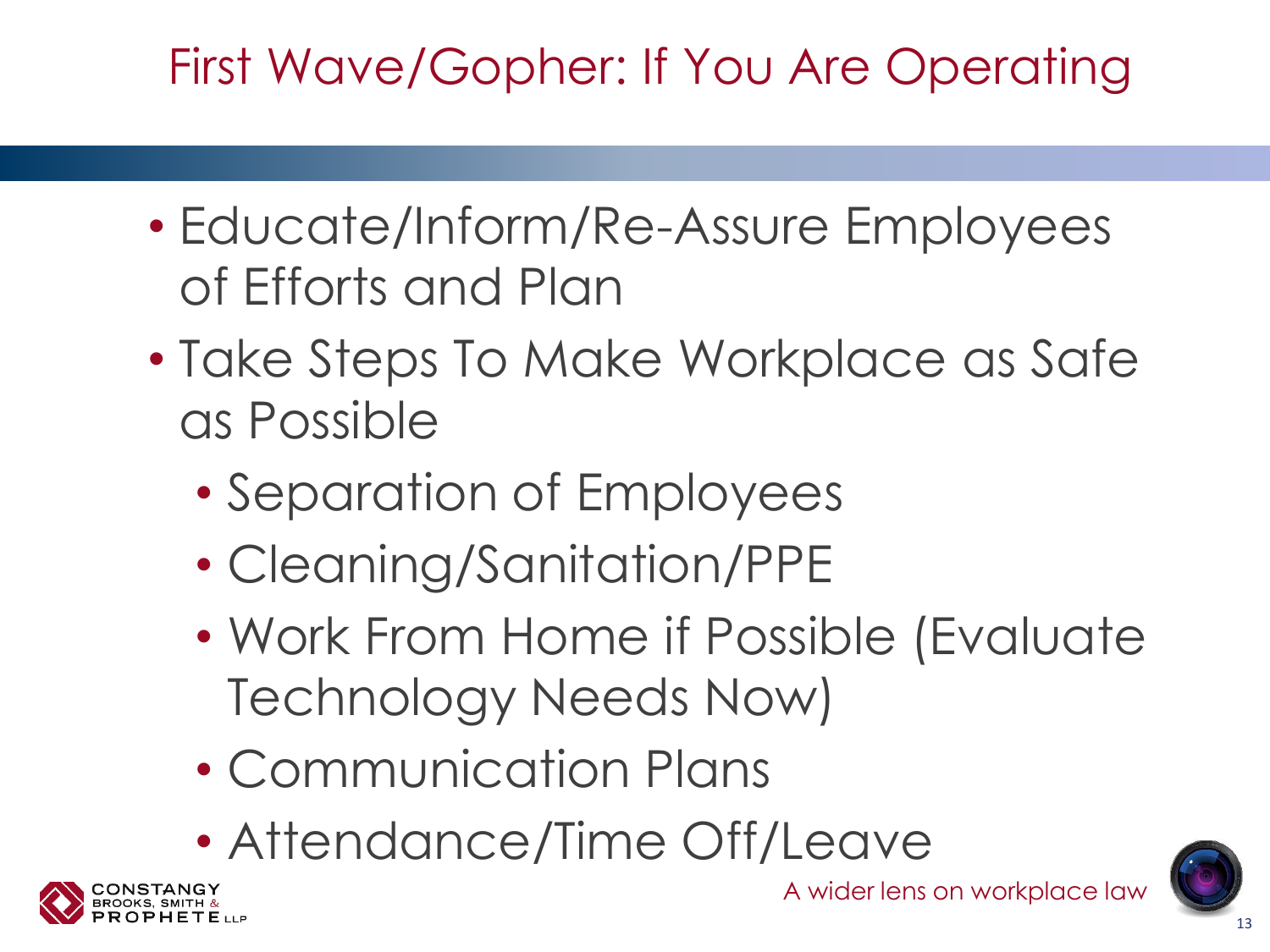#### First Wave/Gopher: "Day One" Plan After Exposure

- Legal Compliance
	- If employees has symptoms or tests positive
	- If employee has contact with someone
- Sanitizing
- Notifying/addressing issues with others exposed to employees
- Dealing With At-Risk Employees
- Recent Travelers
- Remote Work
- Paid Leave (to follow)

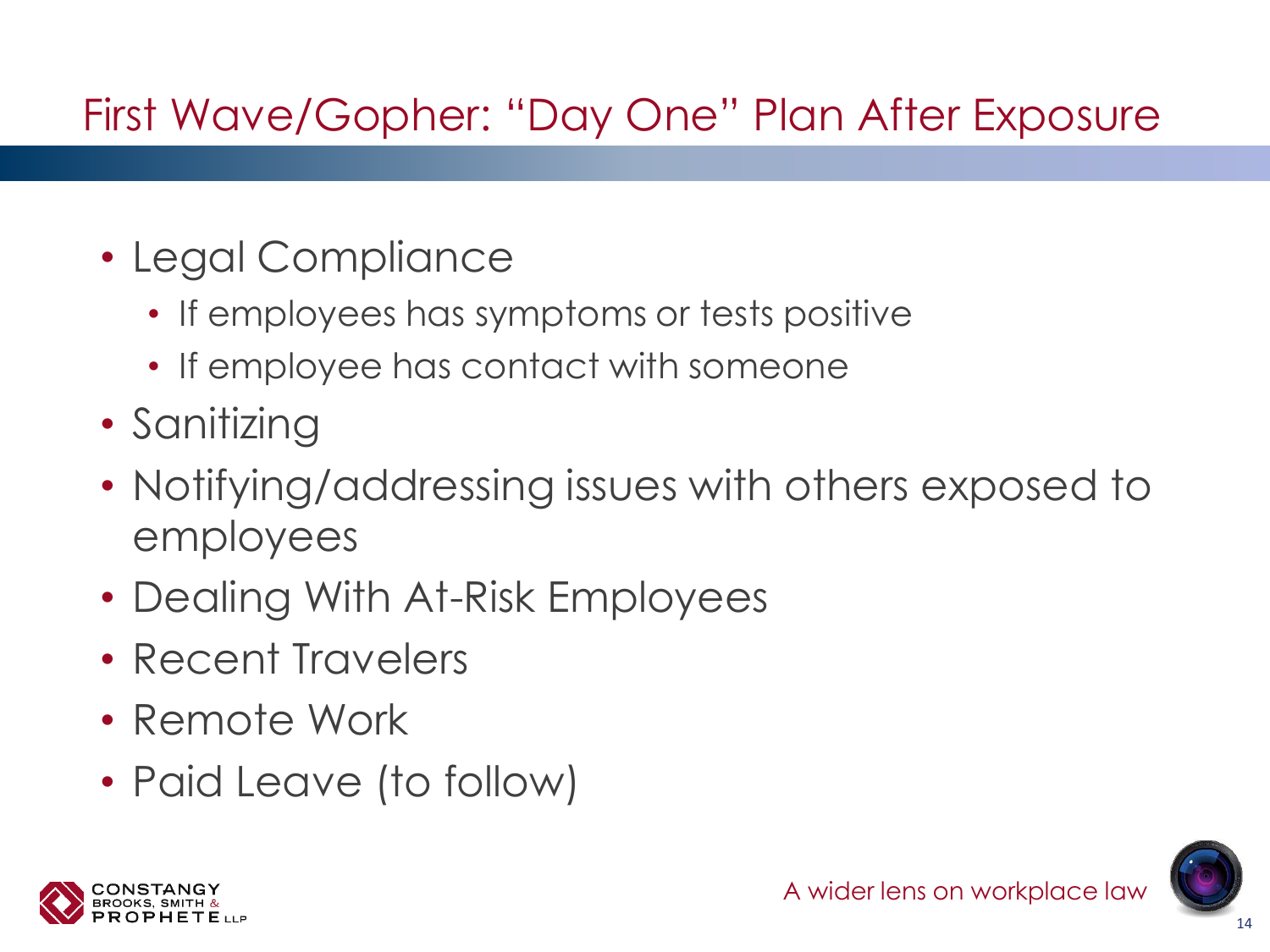#### First Wave: Where We Are Now

- "Shelter from Home" Orders
	- Will be "essential" exceptions, so watch closely
	- Your Plan if Workplace/Region Closes for Two to Four Weeks
		- Layoffs/Furloughs
		- Customer Coverage
		- Essential Business/Staff
		- Controlling Access
		- Mail/Orders/Deliveries
		- Security

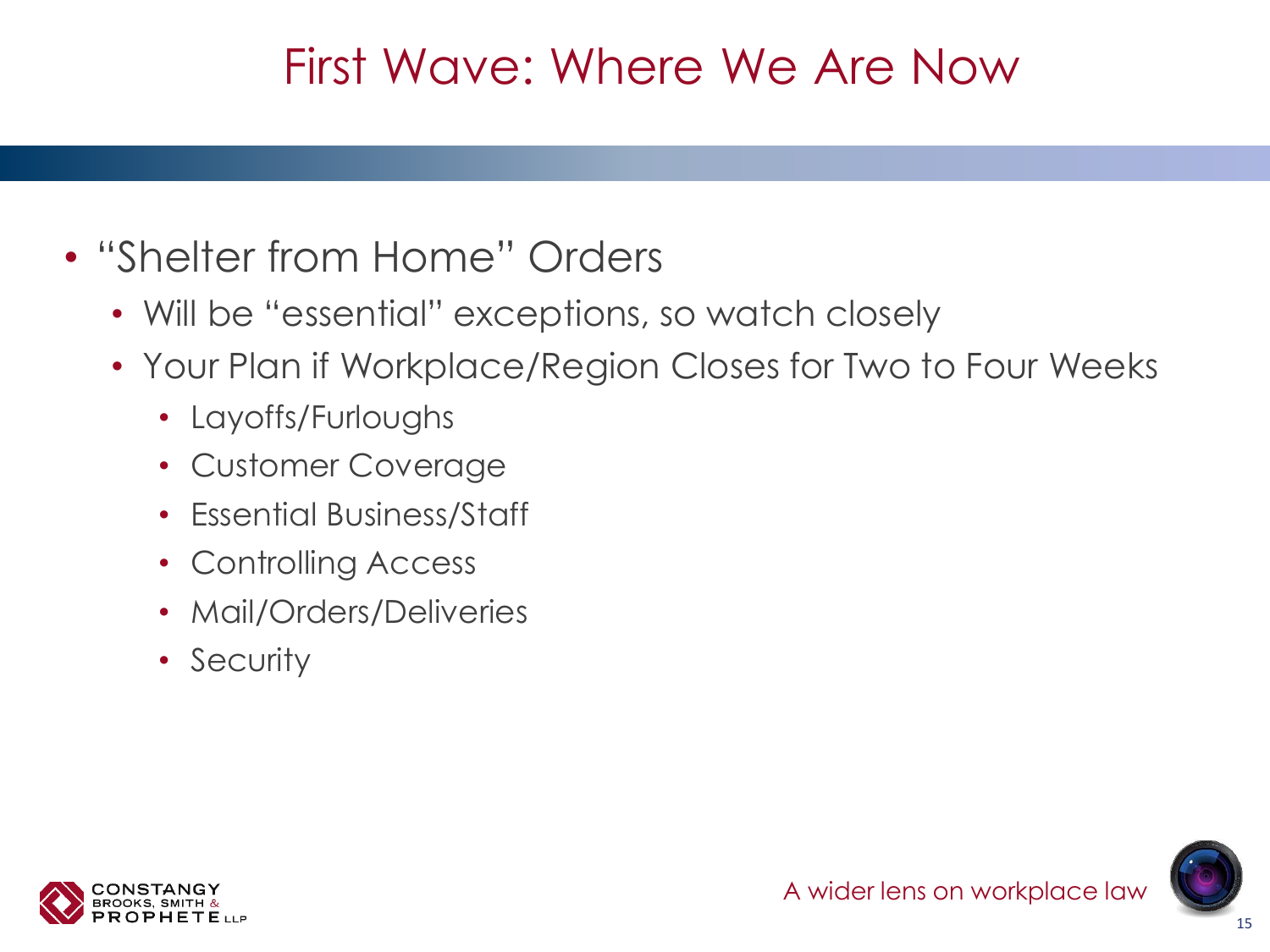#### Subsequent Waves/Gophers: Upcoming Decisions

- Staffing During Crisis (absences will spike)
- Layoffs (already underway in many industries) Monitor and Utilize Government Funding Opportunities (e.g. unemployment benefits and grants)
- Do what you can, but remember going out of business will not help your staff long-term
	- CARES Act
	- Reduced Hours
	- Compensation Practices
	- Vacation/Sick/PTO/Flextime Practices

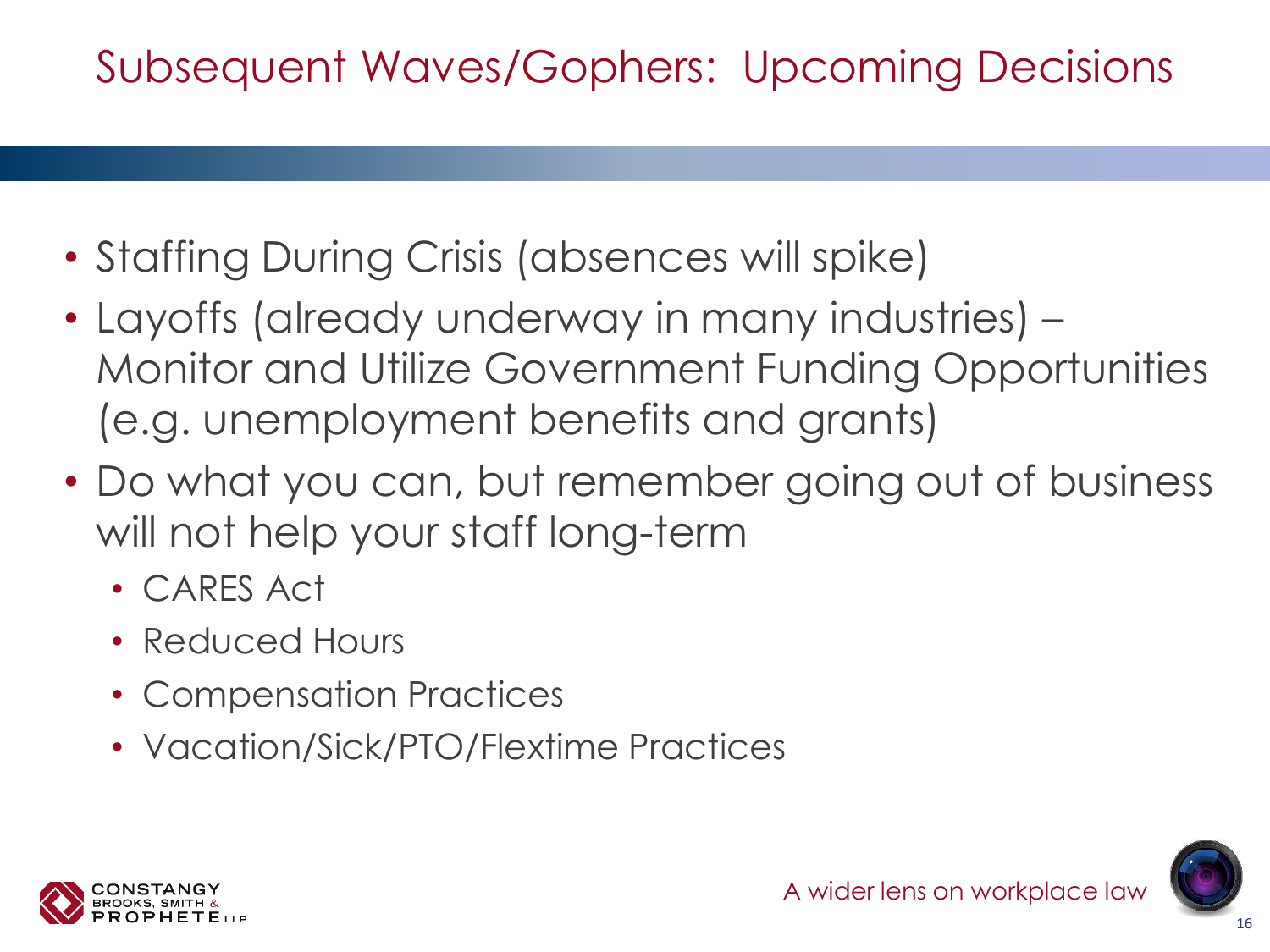# Families First Coronavirus Response Act

- New Paid Leave Law is the Floor: Employers Can Do More, But Not Reimbursed
- *Does Not Make All Aspects of FMLA Apply to All Employers*
- DOL Regulations Will Clarify
	- First DOL guidance published March 24, 2020
	- Q&A and Employer Fact Sheet
	- More to follow
- Effective April 1, 2020
- Expires December 31, 2020
- Applies to leave taken between April 1, 2020 and December 31, 2020



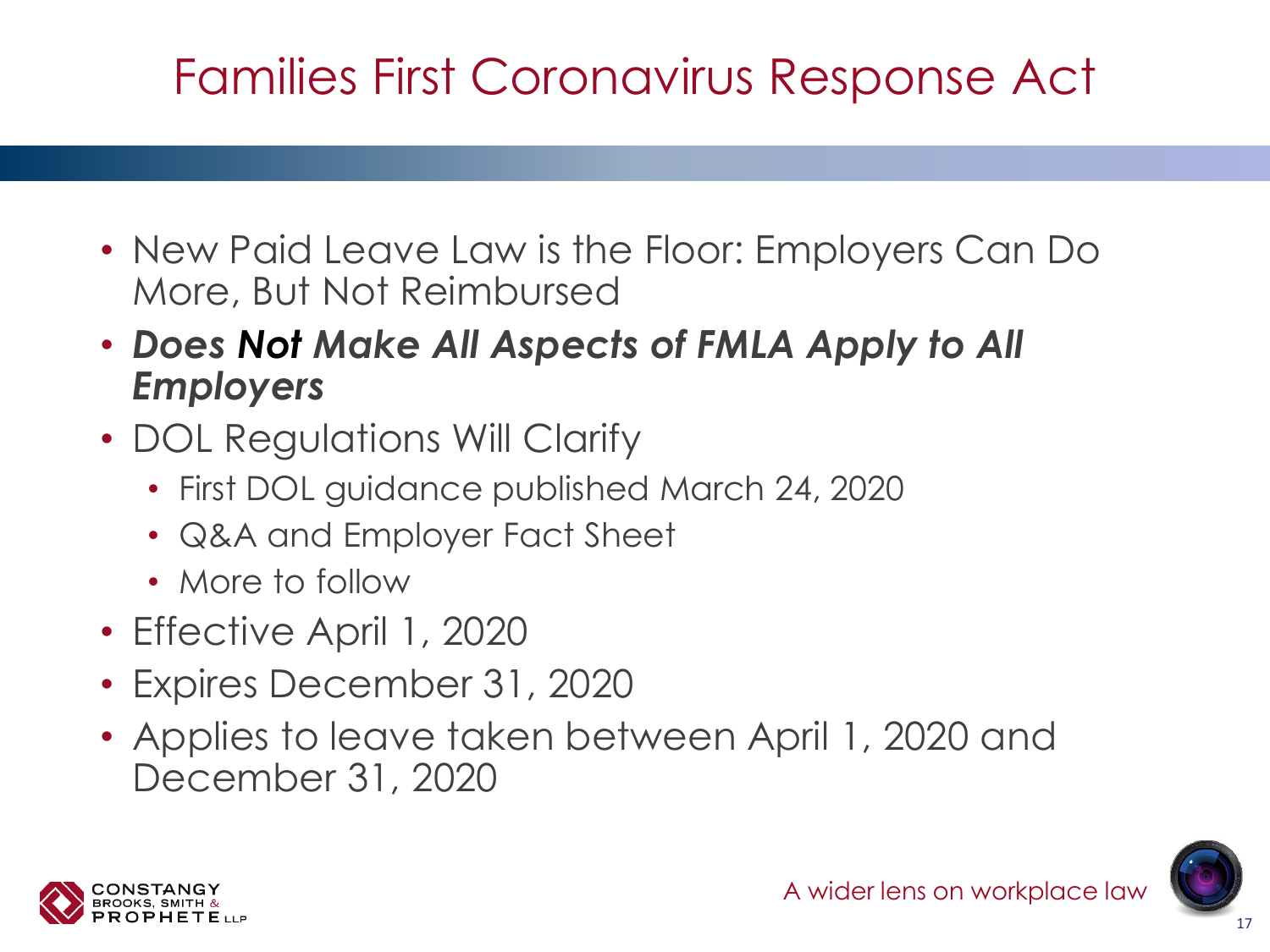# Families First Coronavirus Response Act

- Members with Fewer than 500 Employees
	- Single/Joint Employer Issue
	- Secretary of Labor can exempt businesses with 50 or fewer if can demonstrate required leave would jeopardize business. (Wait for it …)
- Paid FMLA Leave
- Paid Sick Days
- Prohibitions Against Termination
- Required Job Restoration
- 100% Tax Credits for Employers
- Posting Requirement
- Free Testing
- Enhanced Unemployment Grants to States



18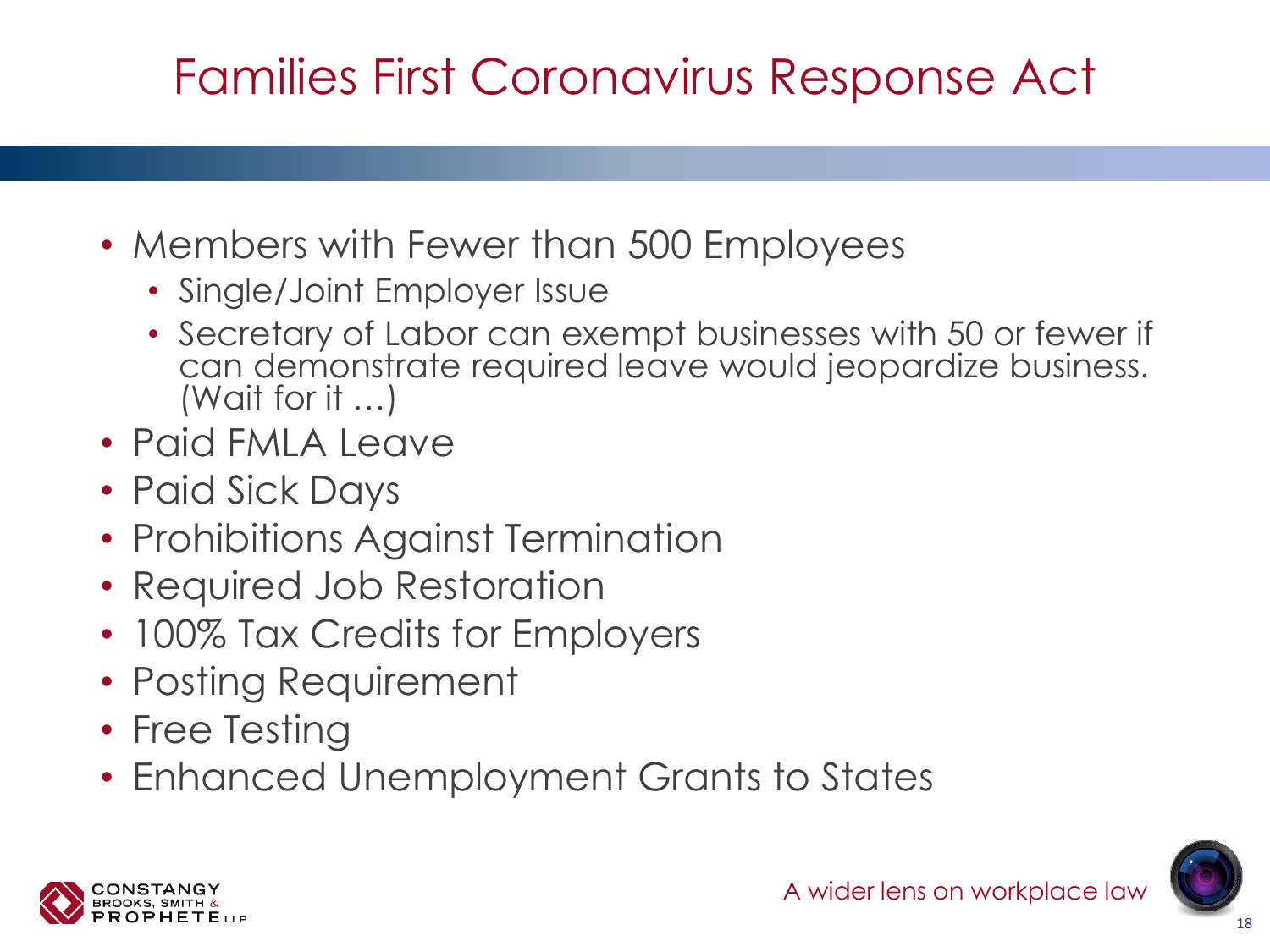#### Some Welcome News From DOL

For the first 30 days after the law takes effect, the DOL is taking a non-enforcement position (provided that employers are making good-faith efforts to comply) and will focus on providing compliance assistance instead.

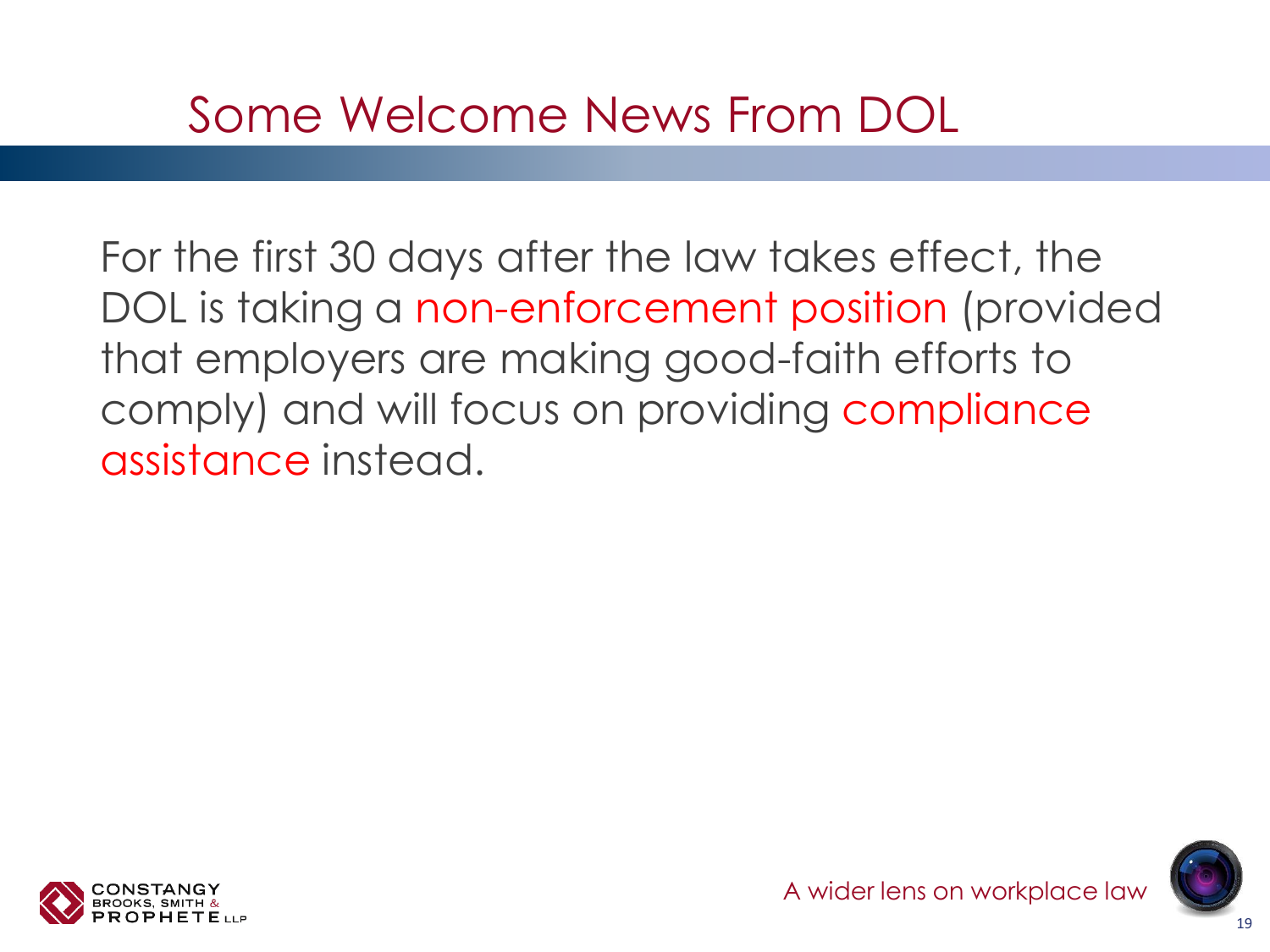#### Small Employer Exemption: How to Apply?

Q: If providing child care-related paid sick leave and expanded family and medical leave at my business with fewer than 50 employees would jeopardize the viability of my business as a going concern, how do I take advantage of the small business exemption?

- To elect this small business exemption, you should document why your business with fewer than 50 employees meets the criteria set forth by the Department, which will be addressed in more detail in forthcoming regulations.
- You should not send any materials to the Department of Labor when seeking a small business exemption for paid sick leave and expanded family and medical leave.

-- USDOL Q&A (3/24/20)



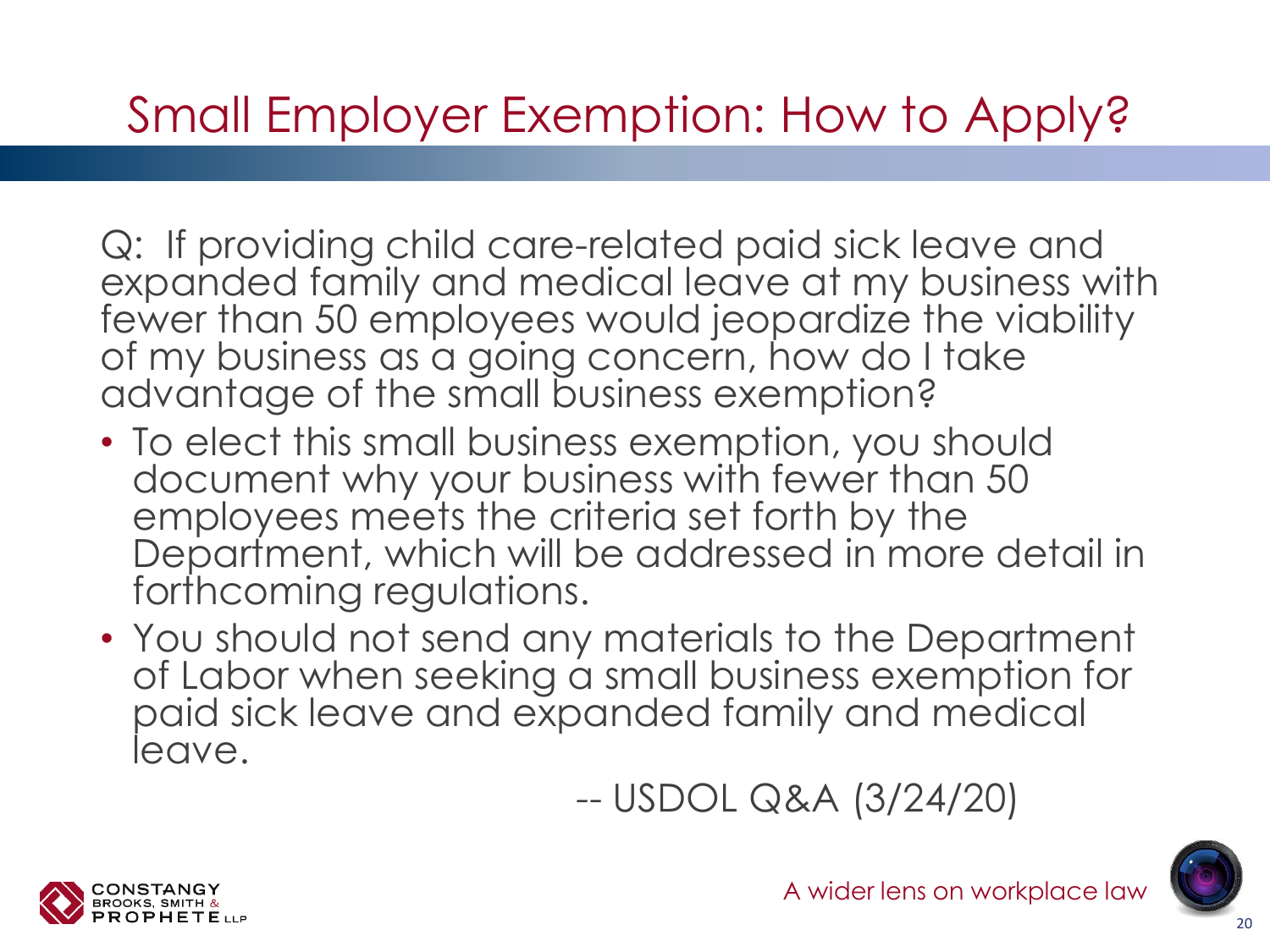#### Emergency Paid FMLA Leave

- **Eligible:** On payroll for thirty (30) days
- **Amount:** Twelve (12) weeks job protected leave
- **UNCERTAIN BUT LIIKELY:** Total of 12 weeks for Covid-19 qualifying events or in addition to all other FMLA events?
- **Waiting Period:** Ten (10) days unpaid then ten (10) weeks paid but likely coordinated with paid sick days
- **Pay Rate:** No less than 2/3 usual pay for normally scheduled hours full-time/part-time
- **Pay Cap:** \$200 per day and \$10,000
- **Accrual Usage:** Cannot Require Employees to Substitute Other Paid Leave But Can Allow if Employee Elects

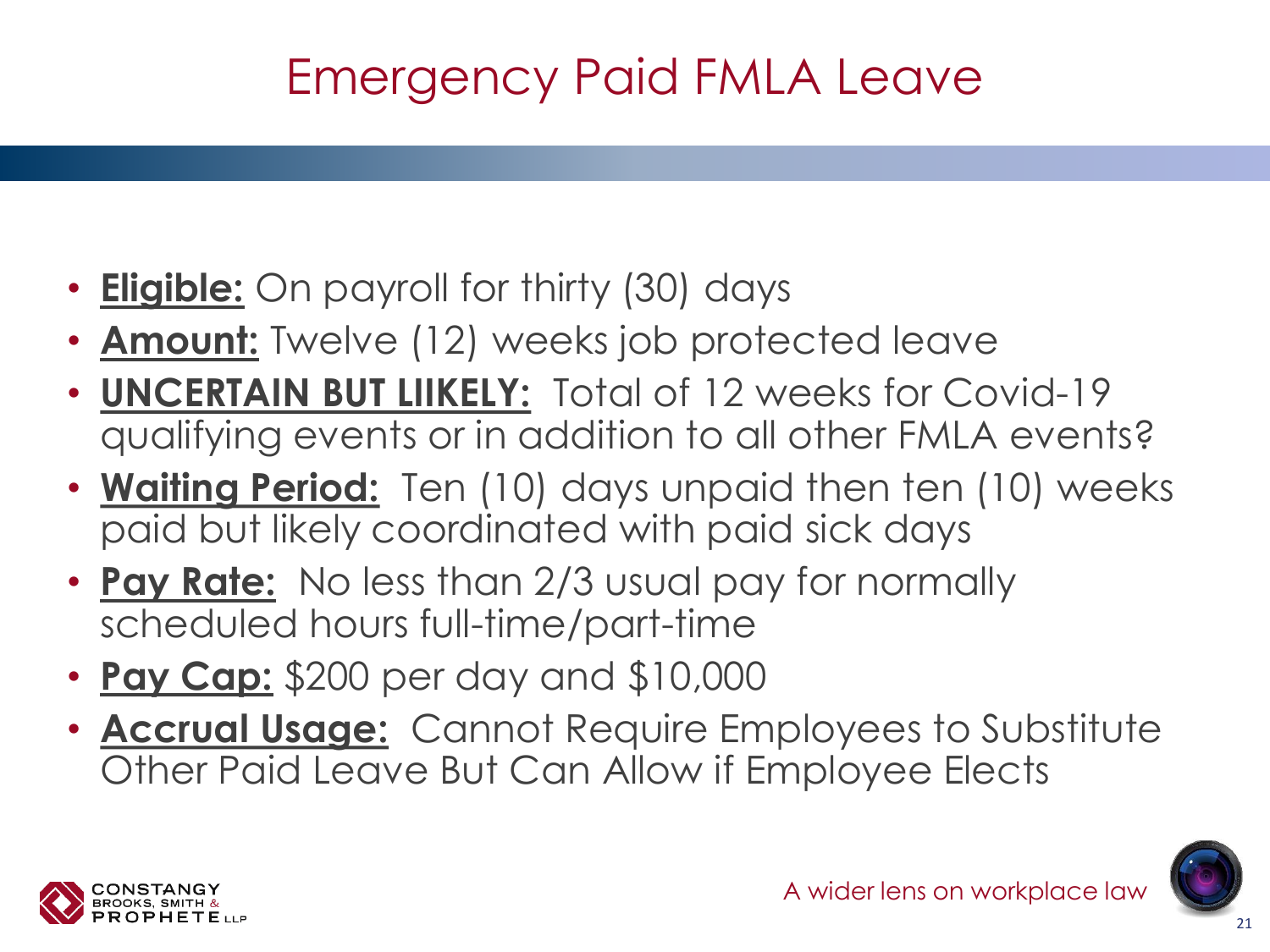#### Emergency Paid FMLA Leave

- Expanded FMLA Qualifying Event:
	- if the employee is unable to work (or telework) because the employee's son or daughter under age 18 is home due to a school or child care center closure, or due to unavailability of a child care provider, because of a COVID-19 emergency
	- Takes effect April 1st, and applies to leave taken after that date



 $22$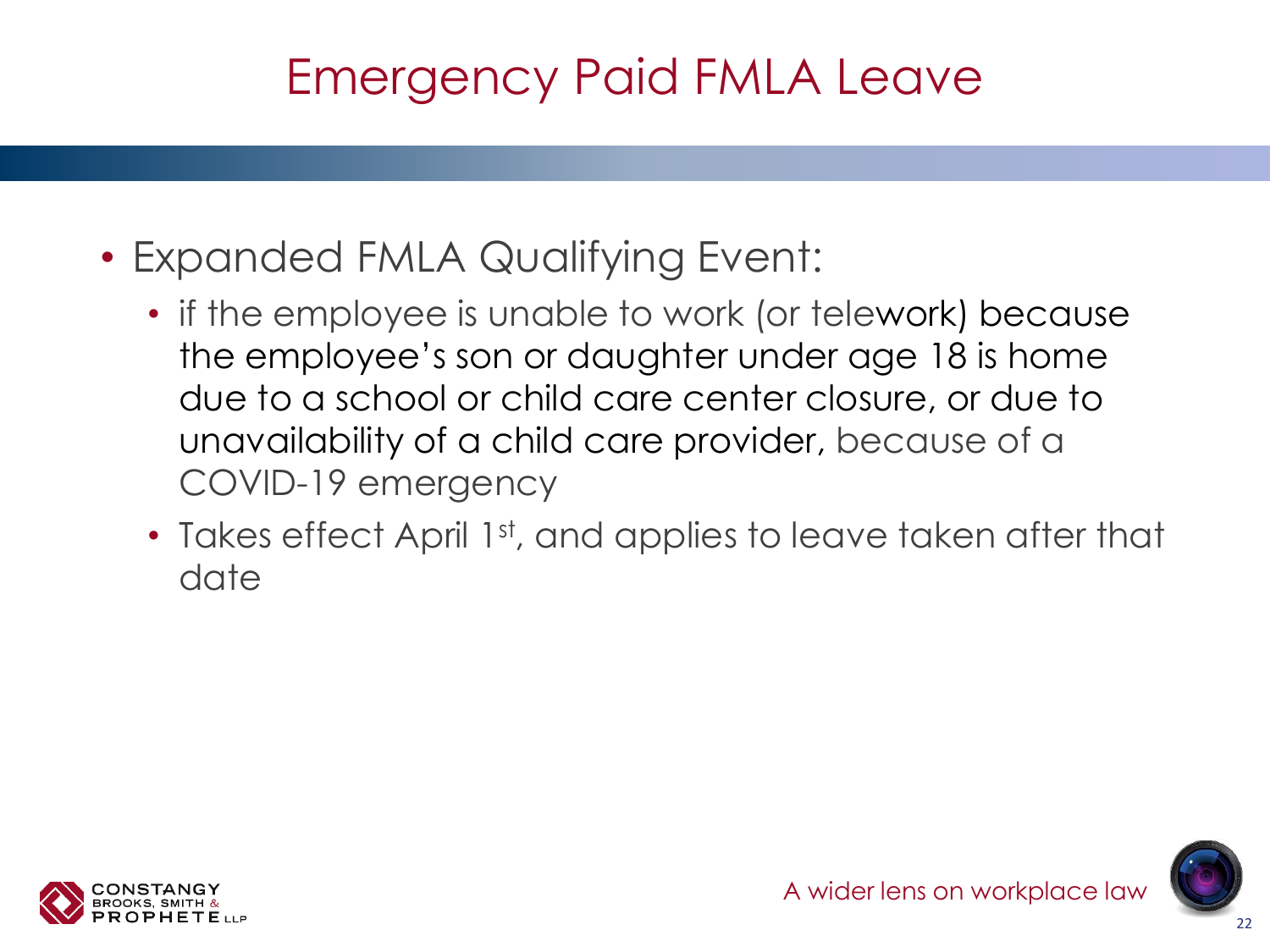#### Families First Coronavirus Response Act - Stipulations

#### Emergency FMLA Expansion Act (leave due to childcare if school or daycare closes) Eligibility: Must be on payroll for 30 calendar days Notice must be given to the employer as soon as is practical Amount: Up to 12 weeks of protected leave - can only use if associate cannot work or telework Waiting Period: First 10 days are UNPAID. Options: Emergency Paid Sick Leave for first 2 weeks, use PTO or file for unemployment Then, 10 weeks paid Pay: No less than 2/3 usual pay for normally scheduled hours full-time or parttime\* Max at \$200/day and maxed out at a total of \$10,000 Accrual Usage: Cannot require PTO, but Associate can ELECT to use PTO

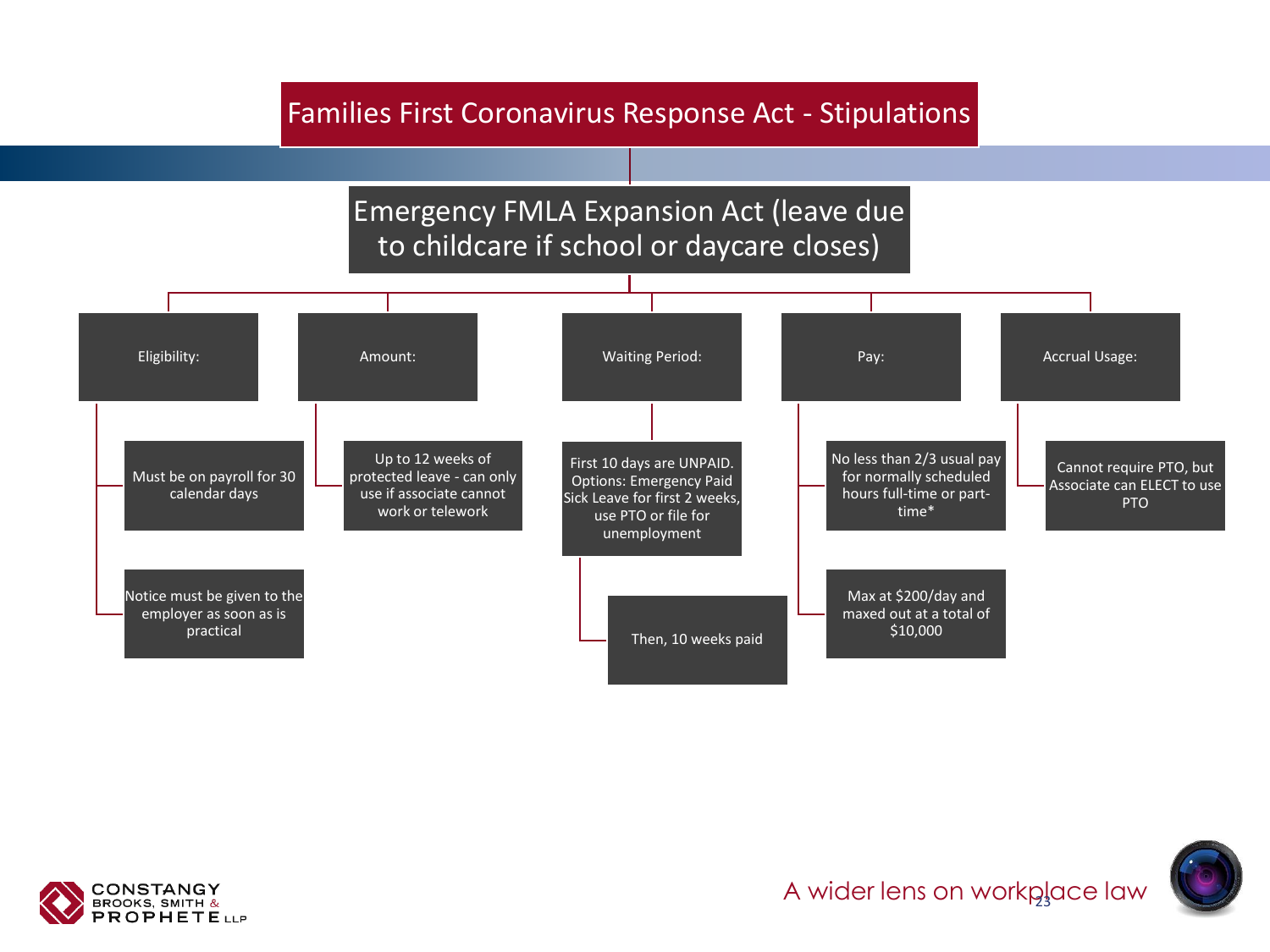# Emergency Paid Sick Leave

- Emergency Paid Sick Leave (Same Employer)
	- **Effective:** April 1, 2020; applies to leave taken after that date
	- **Employers:** Fewer than 500 employees
	- **Eligible:** All employees on payroll
	- **Amount:** Eighty (80) Hours Paid Sick Time
	- **Pay:**
		- Regular rate of pay for own illness up to \$511 per day/\$5110
		- 2/3 rate of pay to care for others up to \$200 per day/\$2000
	- **Prohibitions:** CANNOT Reduce Paid Time Off Benefits If You Have Them and CANNOT Require to Use Existing Benefits First
	- No Carryover into 2021

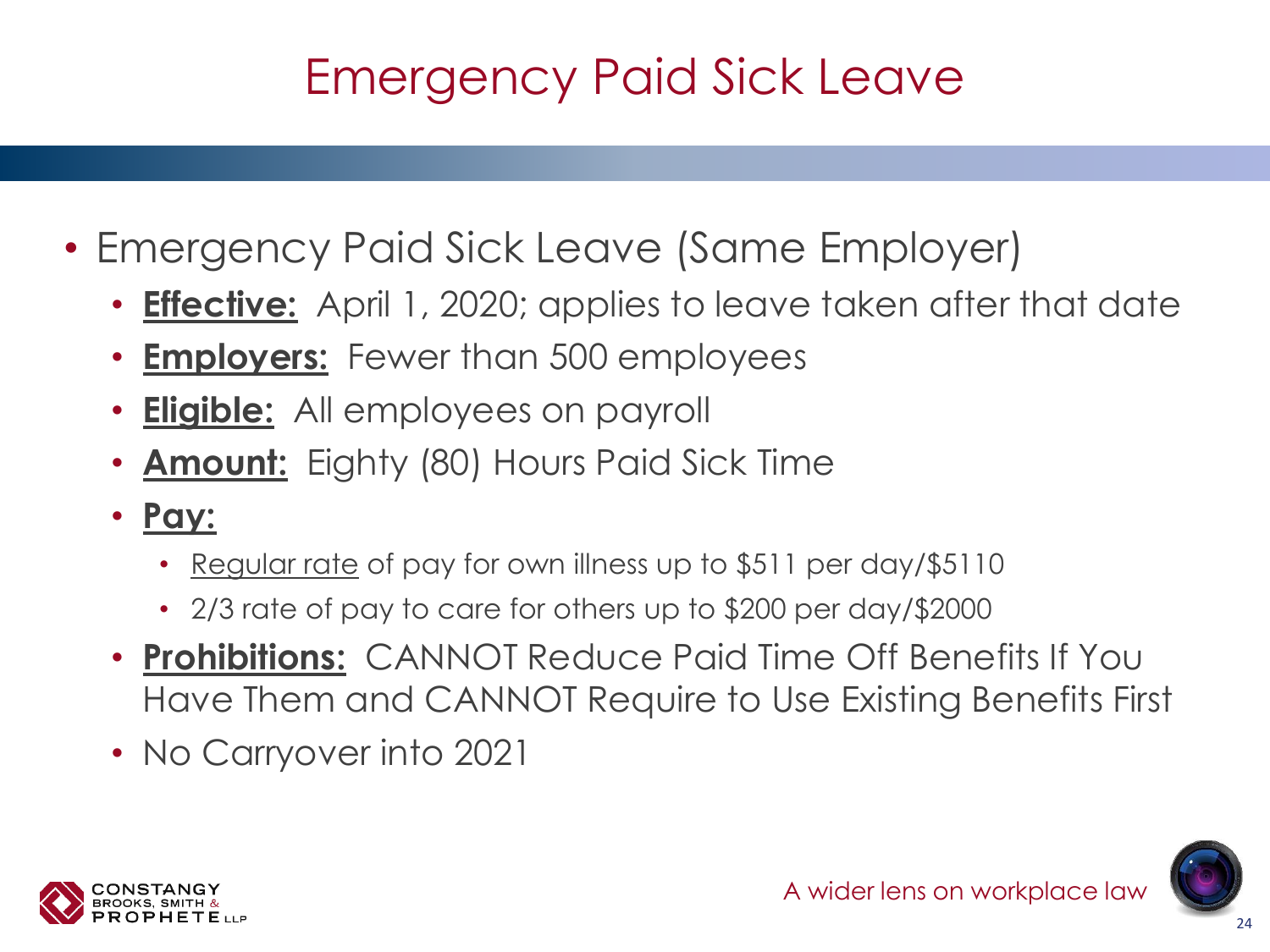# Emergency Paid Sick Leave

- Qualifying Events:
	- Employee subject to a federal, state or local quarantine or isolation order related to COVID-19;
	- Employee advised by a health care provider to self-quarantine due to COVID-19 concerns;
	- Employee experiencing COVID-19 symptoms and seeking medical diagnosis;
	- Employee caring for an individual subject to a federal, state or local quarantine or isolation order or advised by a health care provider to self-quarantine due to COVID-19 concerns;
	- Employee caring for the employee's child if the child's school or place of care is closed or the child's care provider is unavailable due to public health emergency; or
	- Employee experiencing any other substantially similar condition specified by the Secretary of Health and Human Services in consultation with the Secretary of the Treasury and the Secretary of Labor.



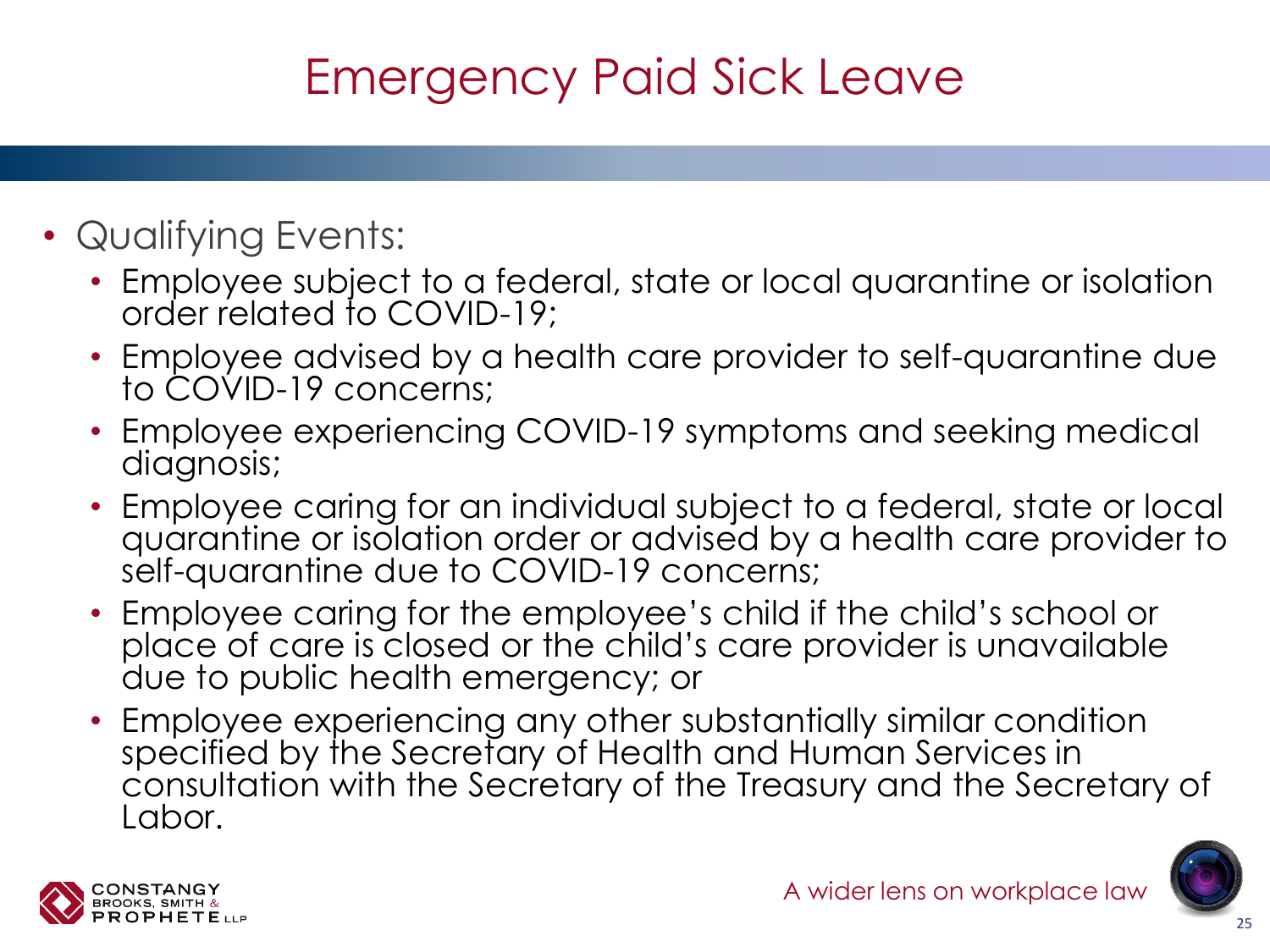#### Families First Coronavirus Response Act - Stipulations

#### Emergency Paid Sick Leave (2 weeks)





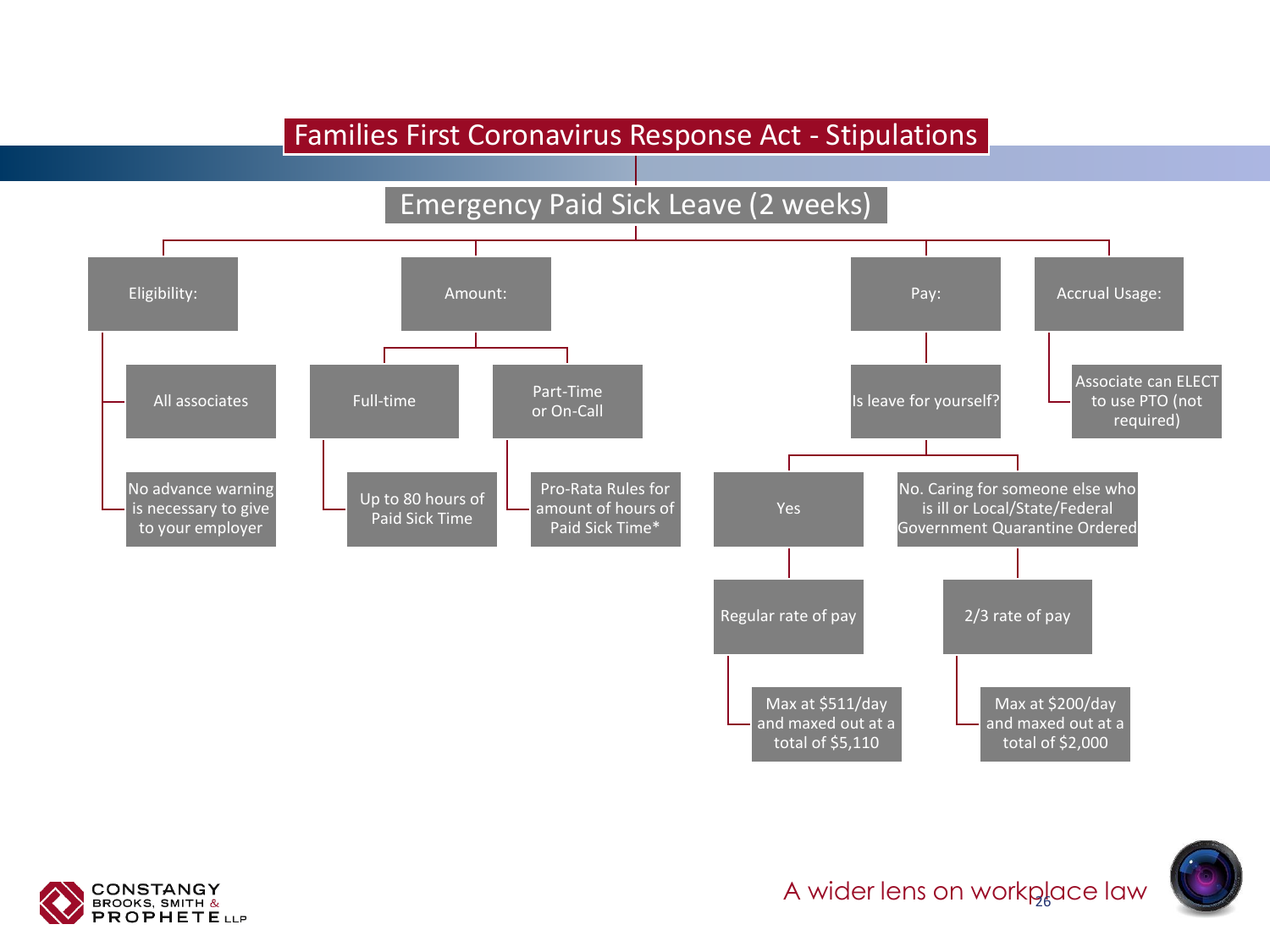# Employer Financial Assistance

- Employers reimbursed for costs of leave via tax refunds and credits process
- 100% refundable tax credits if **required** to offer leave/sick days
- Per guidance issued by DOL, IRS and Dept. of Treasury:
	- Employers will be allowed to subtract from payroll taxes the amounts they paid for leave.
	- E.g., if the employer owes a total of \$8,000 in payroll taxes but paid \$5,000 to provide paid leave for employees, it will have to remit to the IRS only \$3,000.
	- If the amount of leave exceeds the amount of payroll tax owed, the employer will not have to remit any payroll tax, and it can file for an expedited refund of the difference. The expedited refund is to be issued in two weeks.

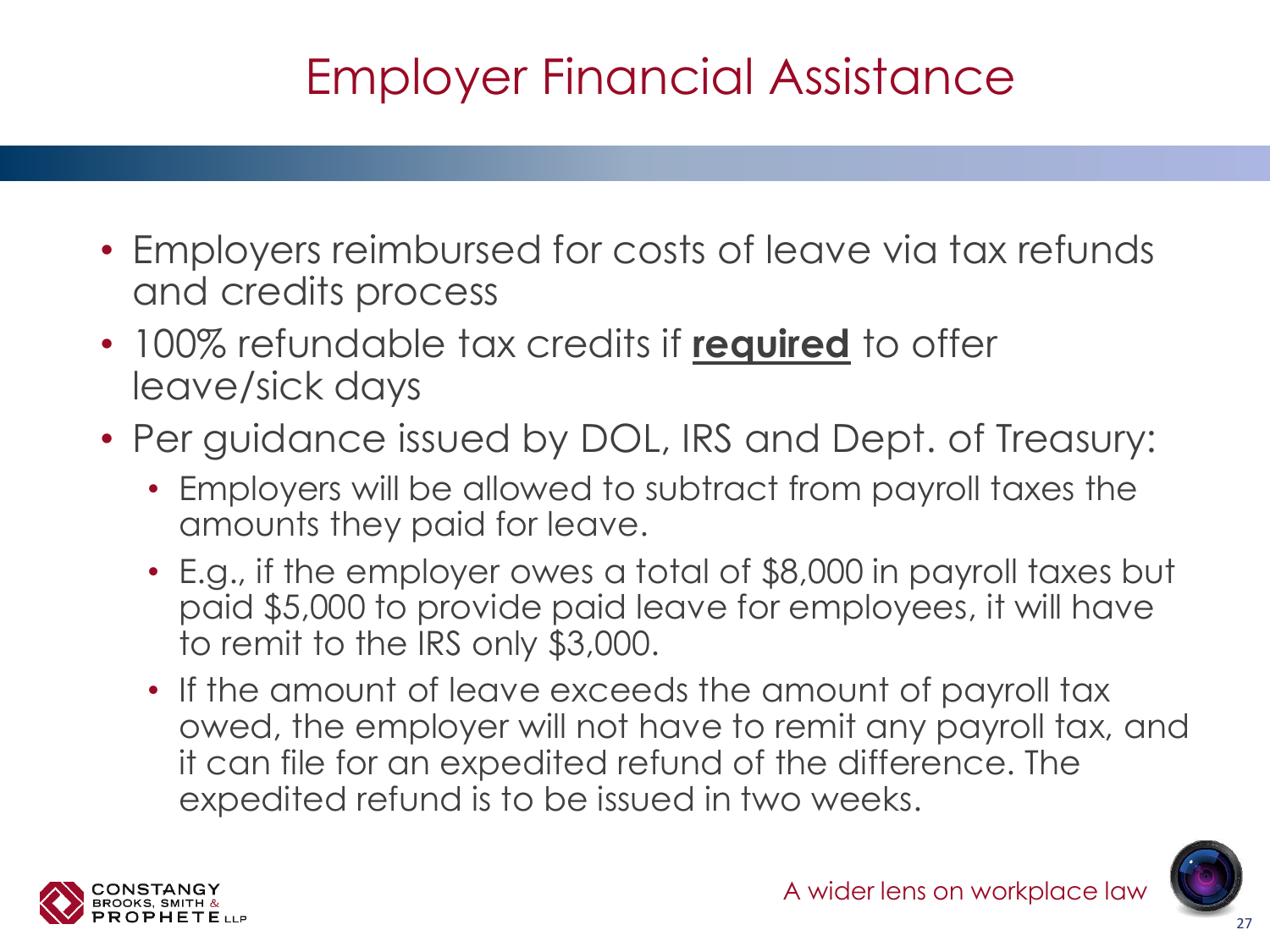#### CARES ACT

- PASSED SENATE LAST NIGHT (CHECK WITH SBA)
- Provides for forgivable loans up to \$10M to cover costs of payroll, rent, mortgage for two months
- All employers with fewer than 500 employees likely eligible.



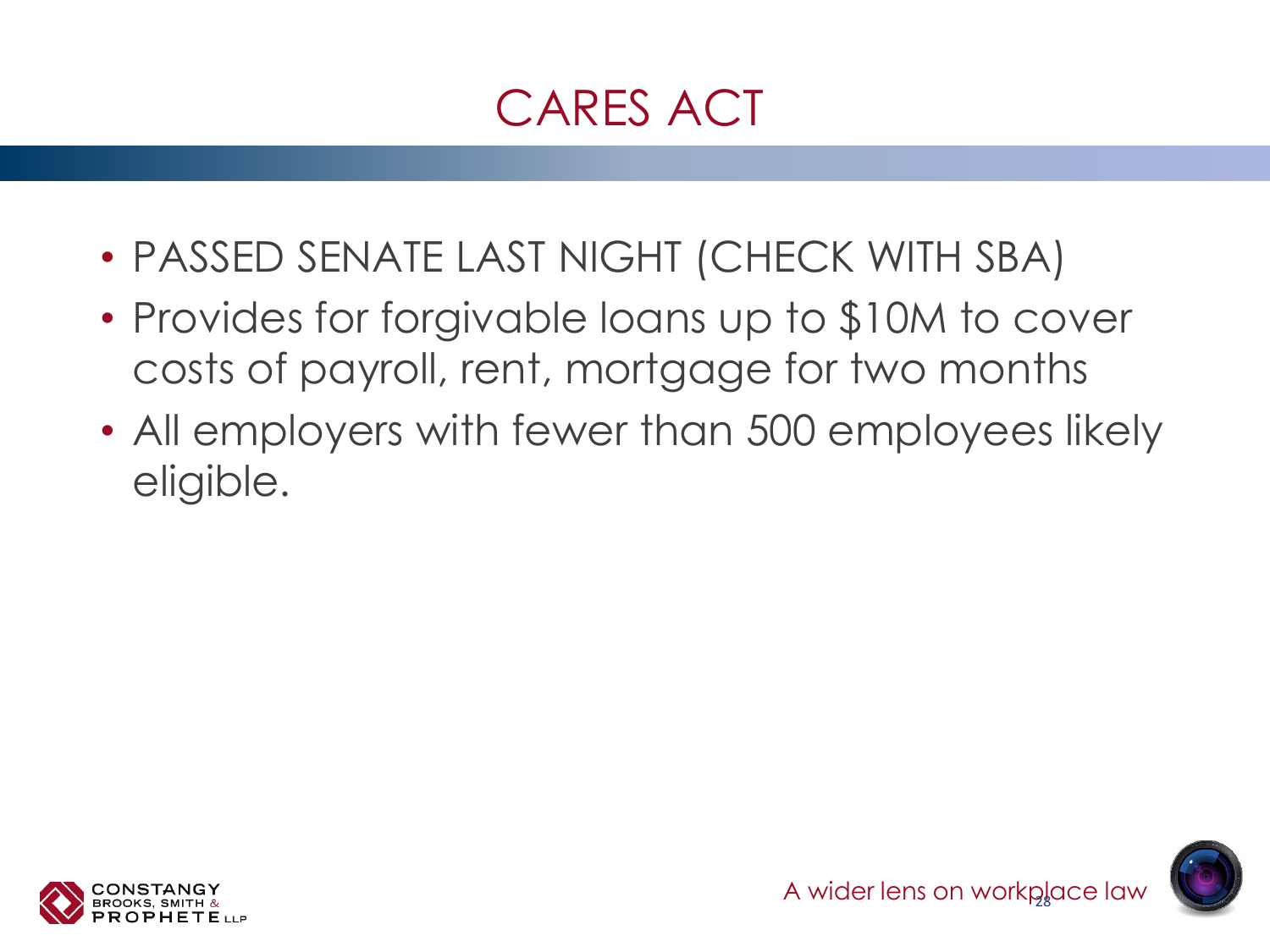# Main Areas of Employment Law Concern

- State and Local Laws Also Apply
- COBRA
- FMLA
- ADA
- FLSA
- WARN
- NLRA
- OSHA



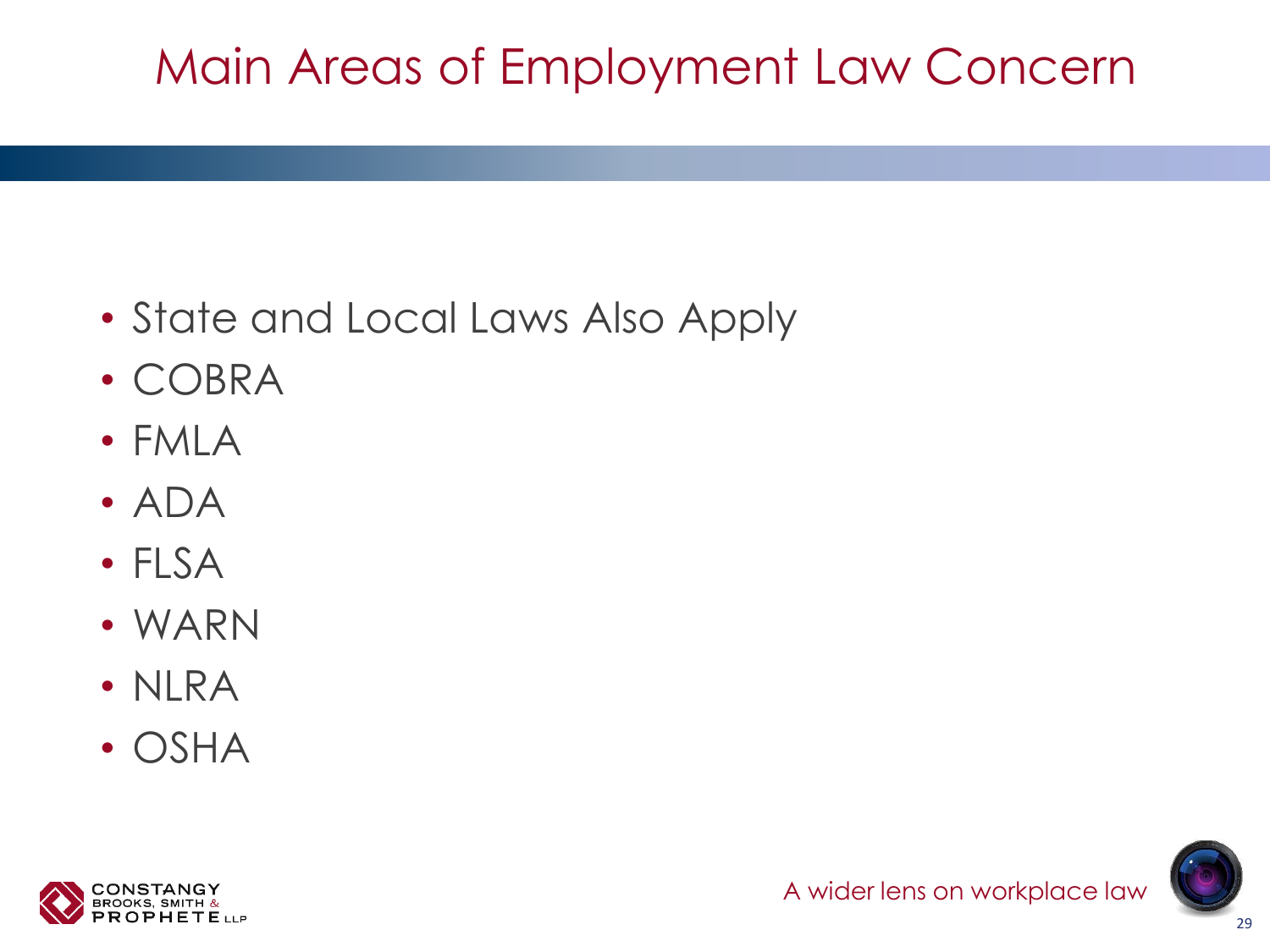# Common Question: WARN

- If we close or lay off employees due to decline in business will WARN apply?
	- First consider state mini-WARN laws
	- Second Federal WARN involves closure or layoff exceeding six months or reduced hours below 50% for six months.
		- Federal WARN will (hopefully) not be implicated with layoffs if this turns around quickly but you must stay on top of this.
		- WARN may be implicated if business will be permanently closed
	- Third WARN has an exception for "natural disasters" which may also apply to this situation and limit/reduce notice requirements.
	- Fourth Law may change (e.g. California)
	- MONITOR YOUR UNIQUE BUSINESS CONCERNS AND SEEK COUNSEL IF CLOSING OR LAYING OFF BECOMES NECESSARY

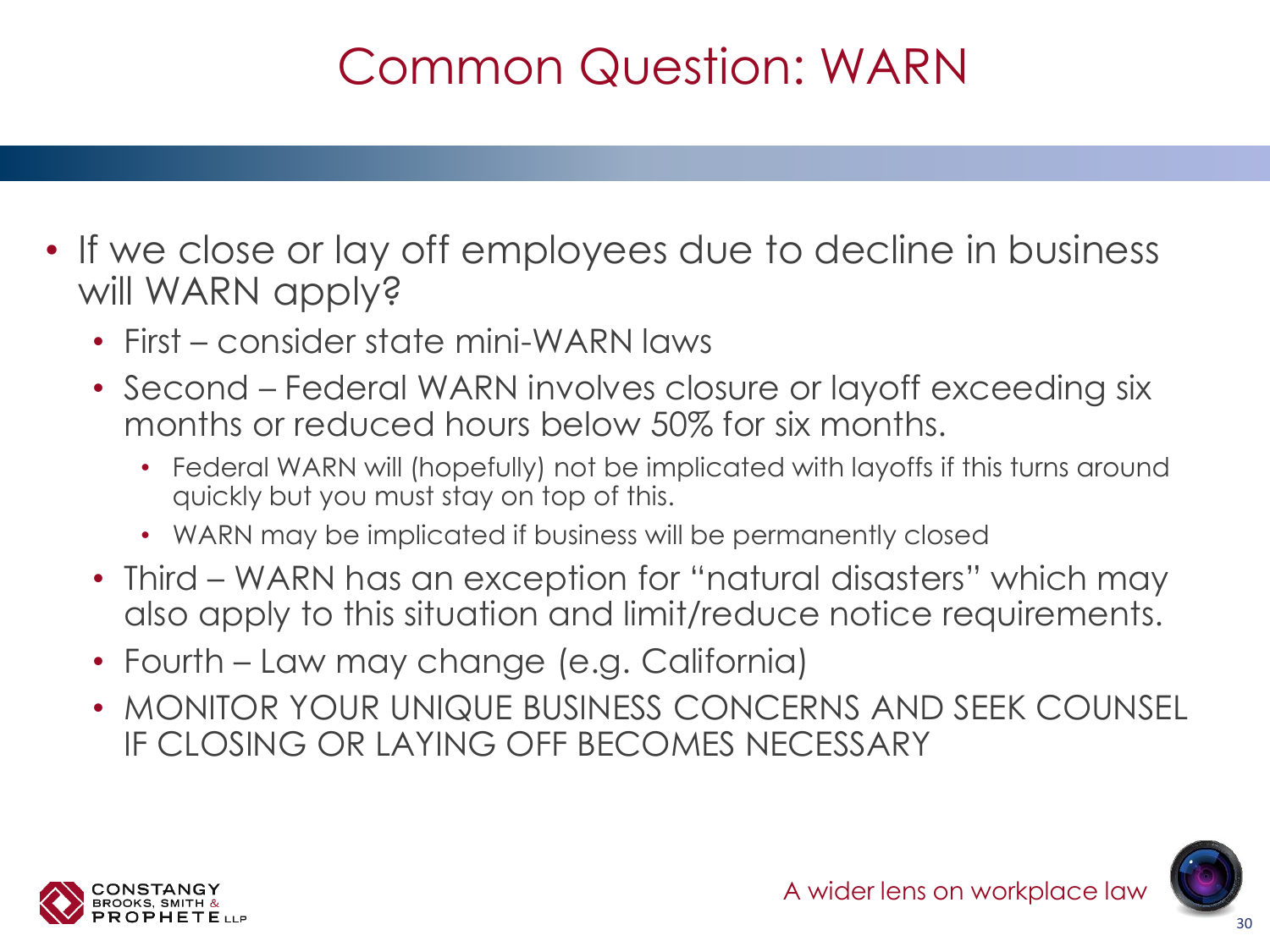### Common Question: WARN

- What if we need to lay off employees or have to close or suspend portions of our business?
	- COBRA
	- Collective bargaining agreements if you are unionized
	- Union may demand "effects" bargaining
	- State Mini-WARN laws
	- Discrimination laws apply when selecting individuals
	- Unemployment benefits coordination (one-week waiting periods being relaxed all over the country)

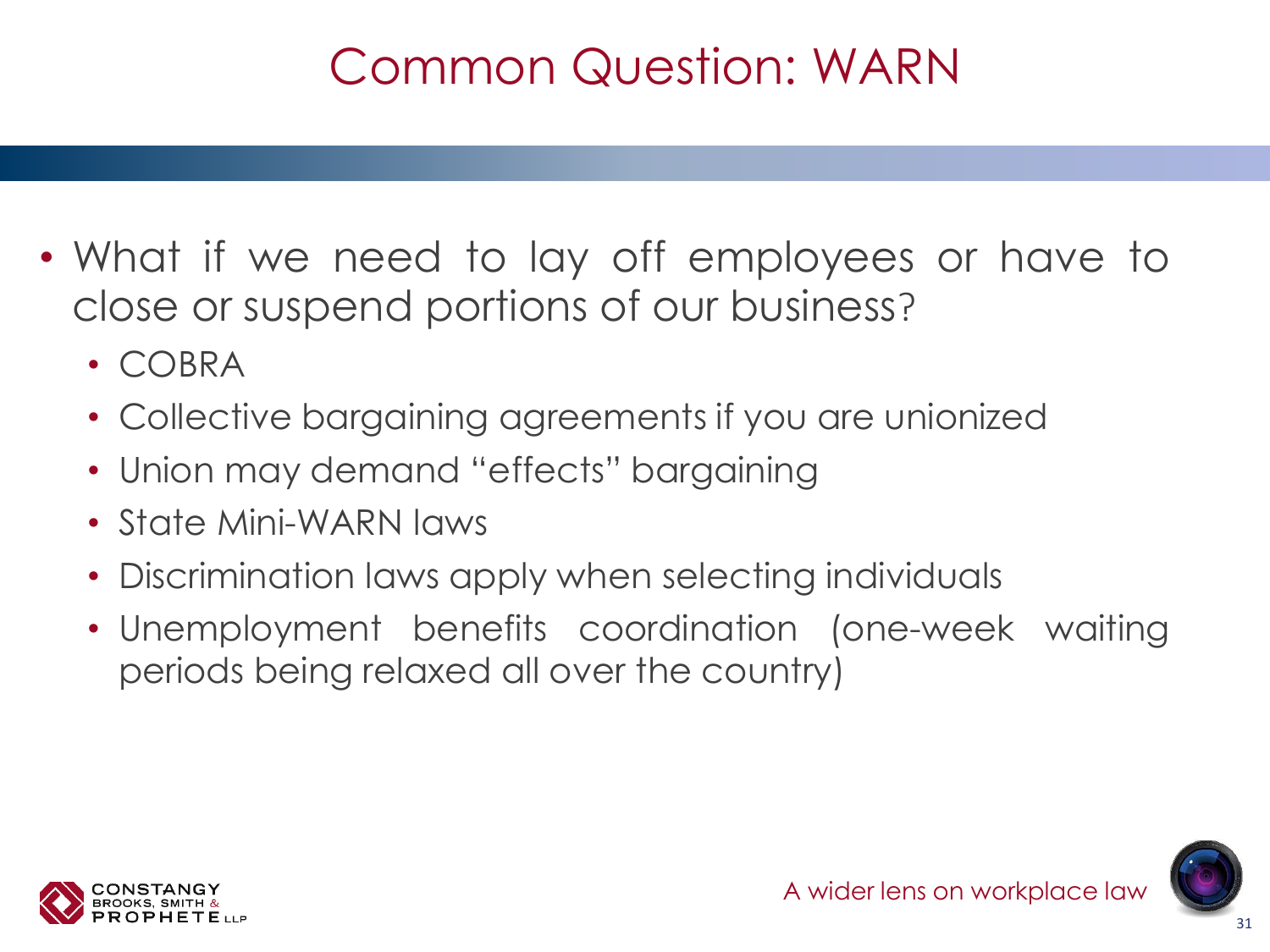# Common Question: FLSA

- Do we have to pay employees who are sent home due to business decline?
- Review FLSA and State Wage/Hour Laws
	- Non-exempt employees are only paid for hours worked. Consider how you would dovetail existing time off with unemployment benefits.
	- Exempt salaried employees generally must receive their full salary in any week in which they perform any work, subject to certain limited exceptions.
	- Exempt salaried employees are not required to be paid their salary in weeks in which they perform no work.
	- Where an employer offers a bona fide benefits plan or vacation time, there is no prohibition on an employer requiring that accrued leave or vacation time be taken on a specific days (note new paid days). This will not affect the salary basis of payment so long as the employee still receives an amount equal to the employee's guaranteed salary. But an employee will not be considered paid "on a salary basis" if deductions from the predetermined compensation are made for absences occasioned by business closure during a week in which the employee performs any work.

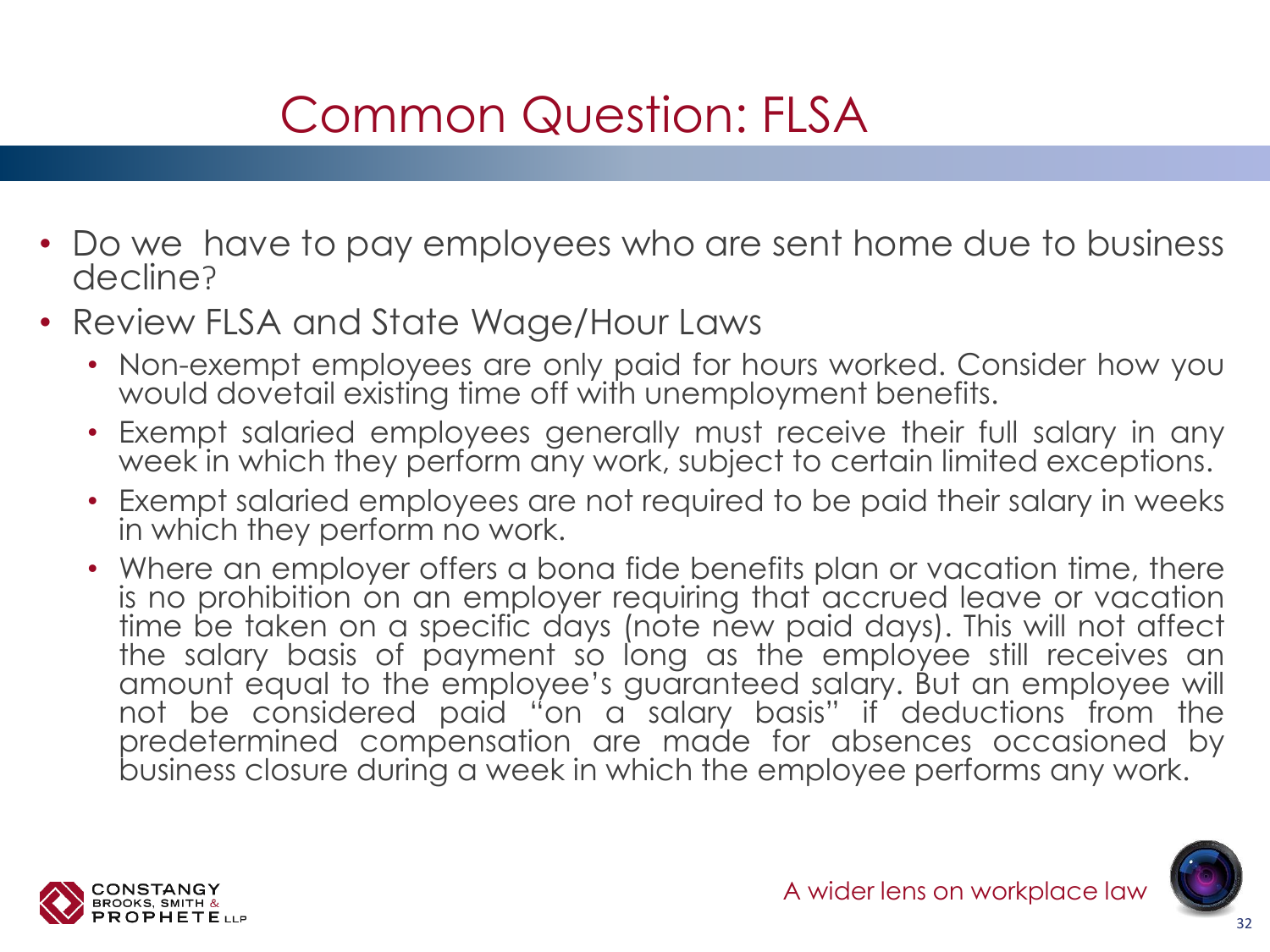#### Consider Alternatives

- Furlough/Reduced Schedule Option: temporary period outof-work or prospective change in salary amount and reduced expectation for work.
- E.g.: New salary at 80% of current along with expectation that only work four days per week in general.
- Again check state laws.
- CHECK CARES ACT

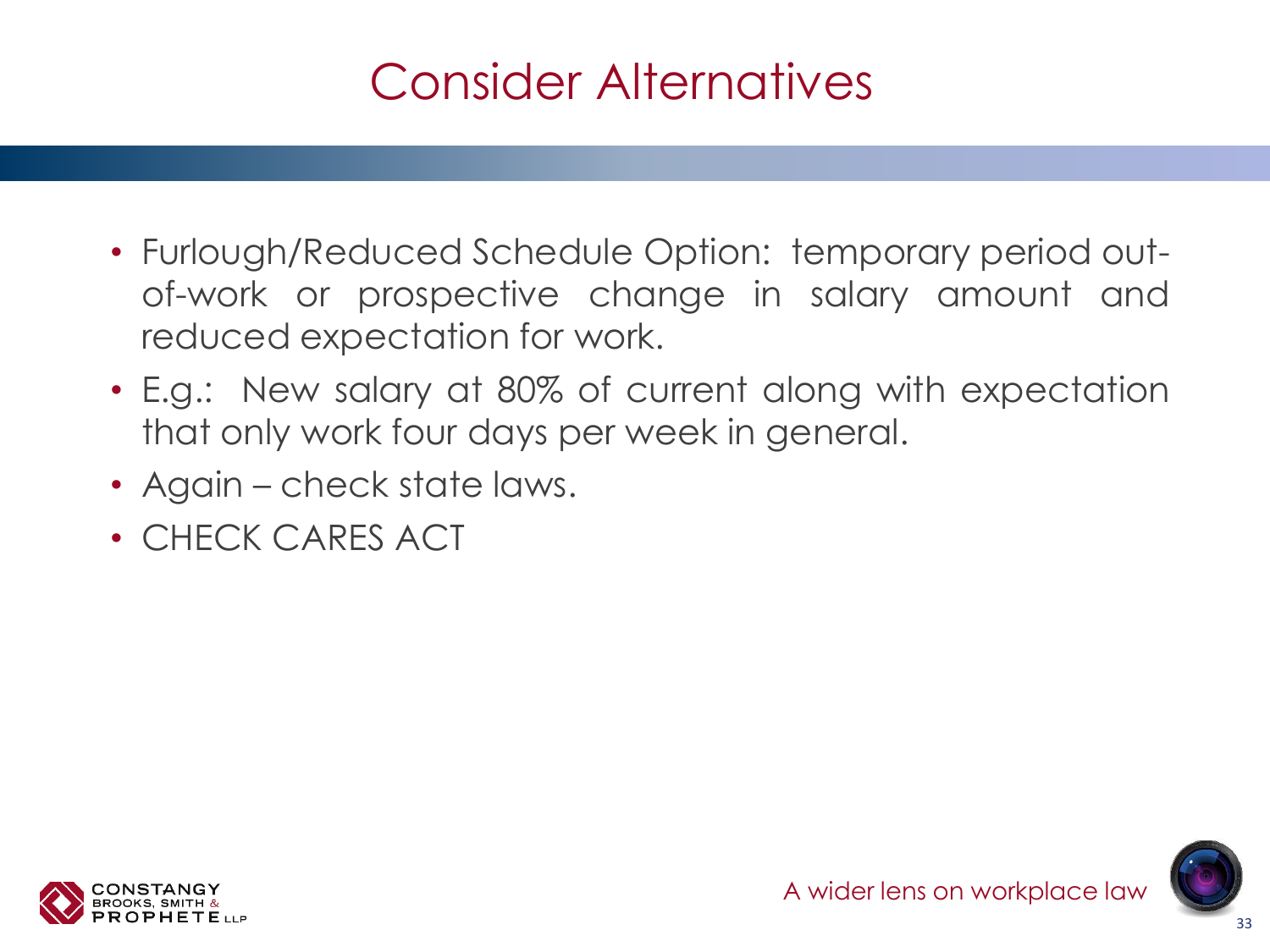# Common Question: FMLA

- Will FMLA apply to Covid-19 related conditions?
	- See above re Coronavirus Response Act for Qualifying Event for Paid Leave of Paid Sick Days
	- If not a qualifying event under new law for paid time off, "traditional" FMLA rules apply (e.g., if employee has mental health issue such as severe anxiety and cannot come to work, may have to provide unpaid FMLA leave)
	- Employers should carefully consider any FMLA requests and seek guidance.
	- Again state family leave and other leave laws apply.

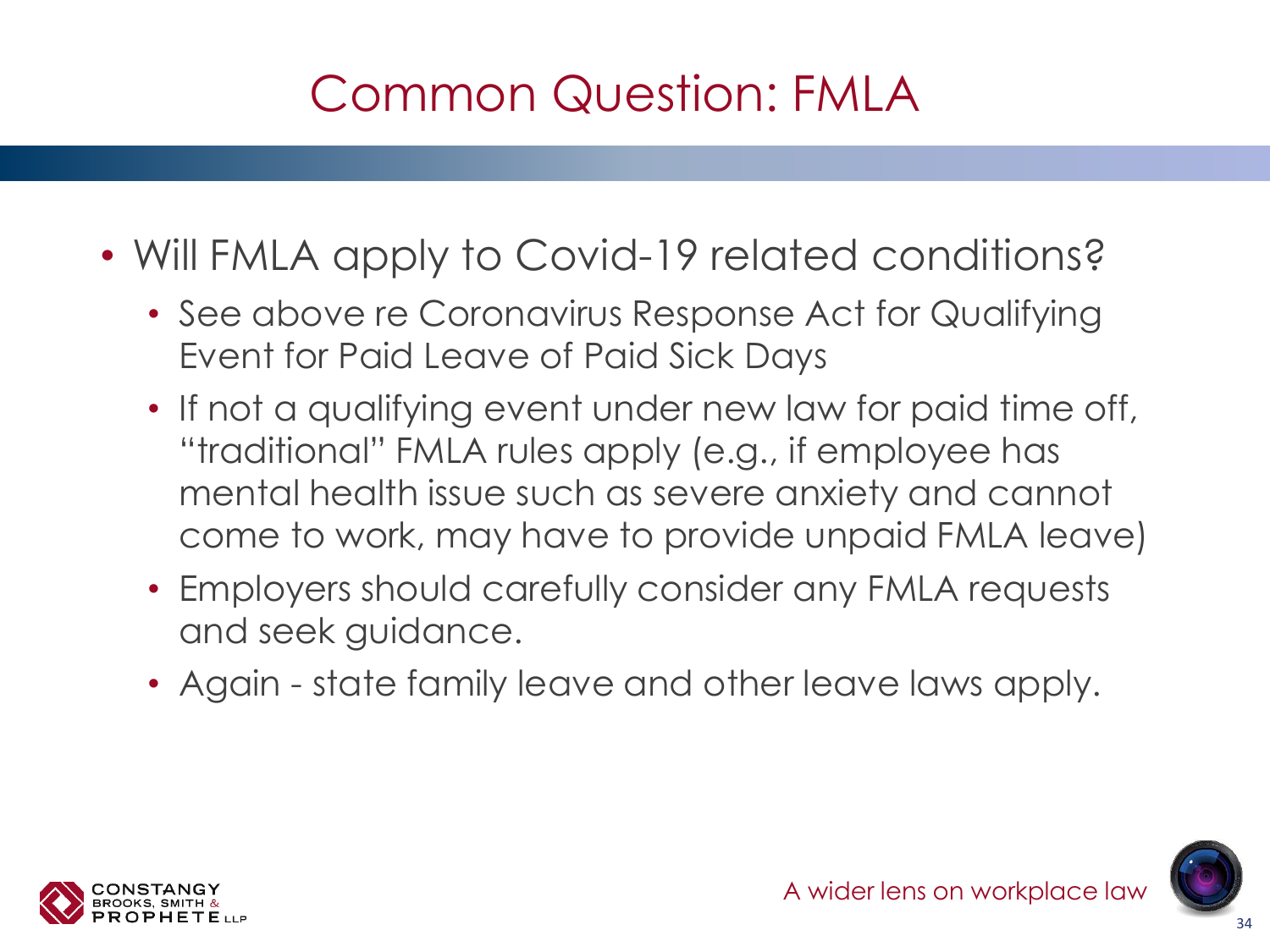#### Common Question: FMLA

- Can an employee stay home under FMLA leave to avoid getting Covid-19?
	- Time off taken by an employee for the purpose of avoiding exposure would GENERALLY not be protected under the FMLA unless an existing medical issue is present or one of the new qualifying events for paid leave applies.
	- Employers should encourage employees who are ill or are exposed to ill family members to stay home and should consider flexible leave policies for their employees in these circumstances.

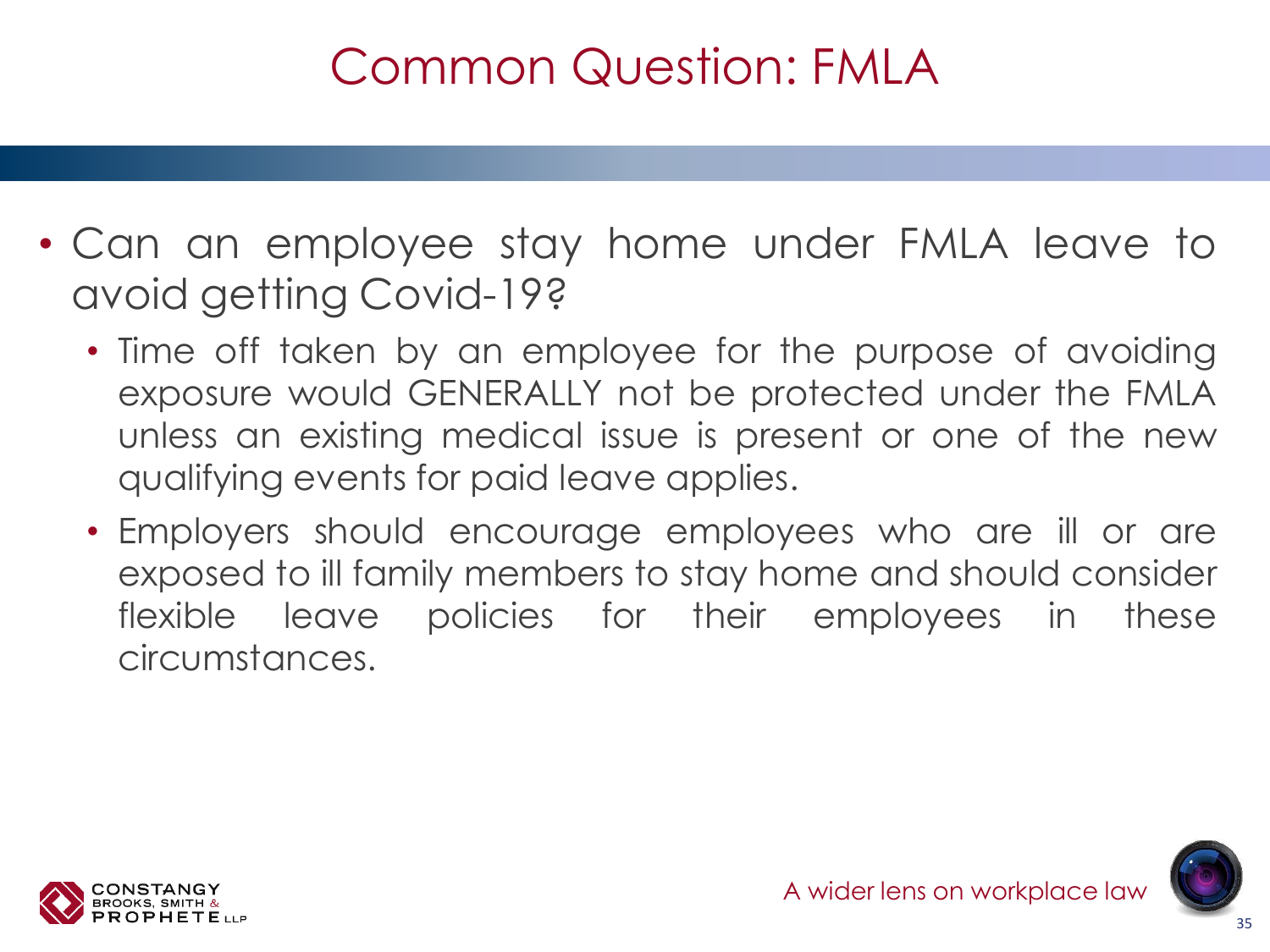# Common Questions: ADA

- Is positive test for Covid-19 a disability under the ADA?
	- Probably not, standing alone
	- Will depend on an individual's particular health situation and any complications or exacerbations (e.g. COPD, pneumonia, asthma, mental illness).
- Is fear of exposure a disability under the ADA?
	- Probably not, standing alone, but will again depend on an individual's particular health situation and any complications or exacerbations.
	- E.g., if an individual has severe anxiety that is exacerbated by coronavirus fears, this must be evaluated as a potential ADA situation.

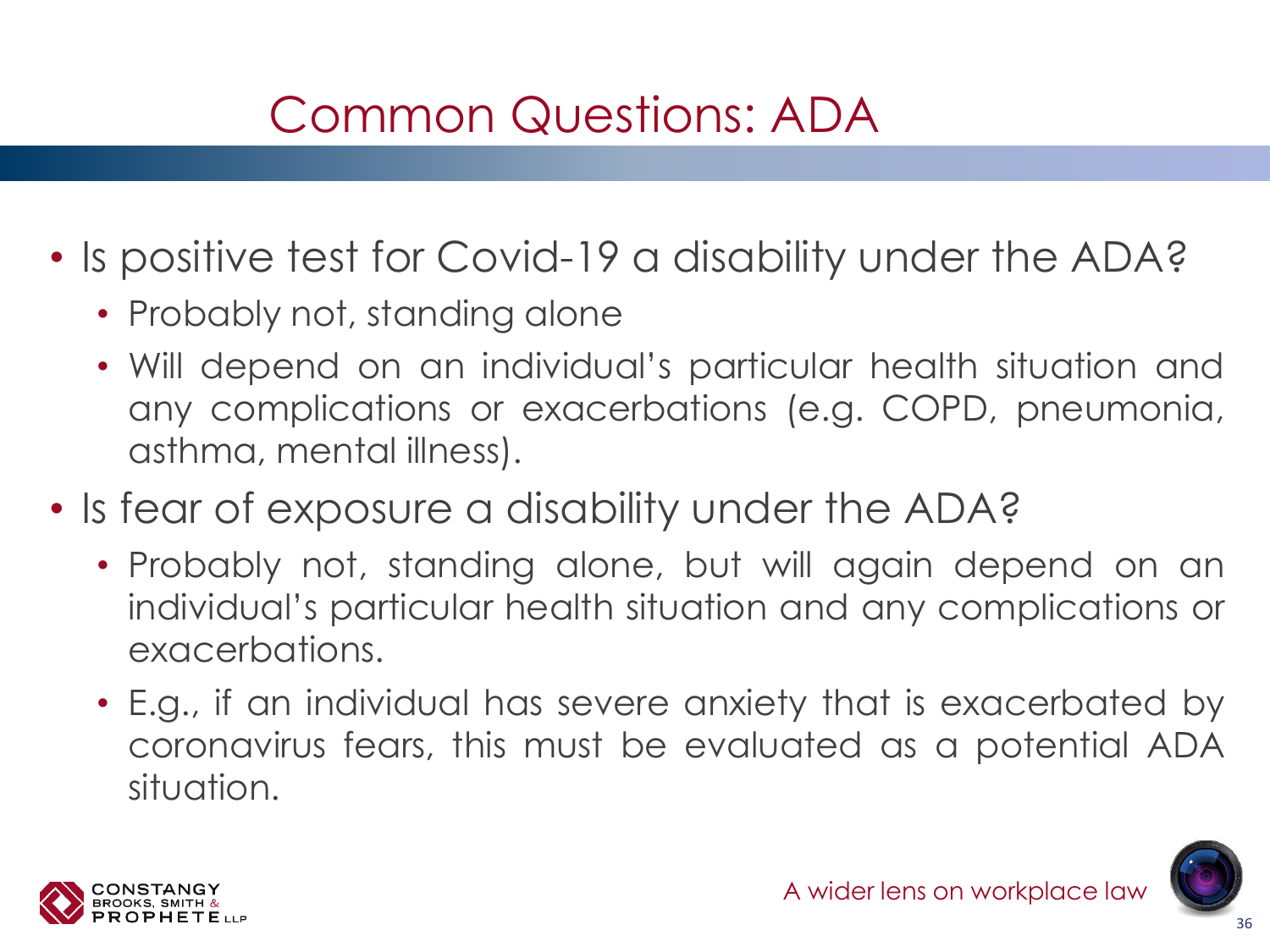# Common Question: ADA

- An employee comes to work with symptoms of COVID-19, and has been exposed or has travelled to a high risk location. May the employer send the employee home?
	- Yes. Employers may ask employees not to return to work for 14 days or until negative test.
	- In some cases, employers may also ask for a doctor's note to return to work. (State laws might play a role here.)
	- If you believe the employee may have COVID-19, you may also send home employees with whom this employee has had contact.
	- Avoid a panic -- remember to tell the other employees that there has not been a positive diagnosis of COVID-19 if that is the case. Avoid disclosing confidential information, such as the employee's identity.
	- Be mindful of discrimination laws.

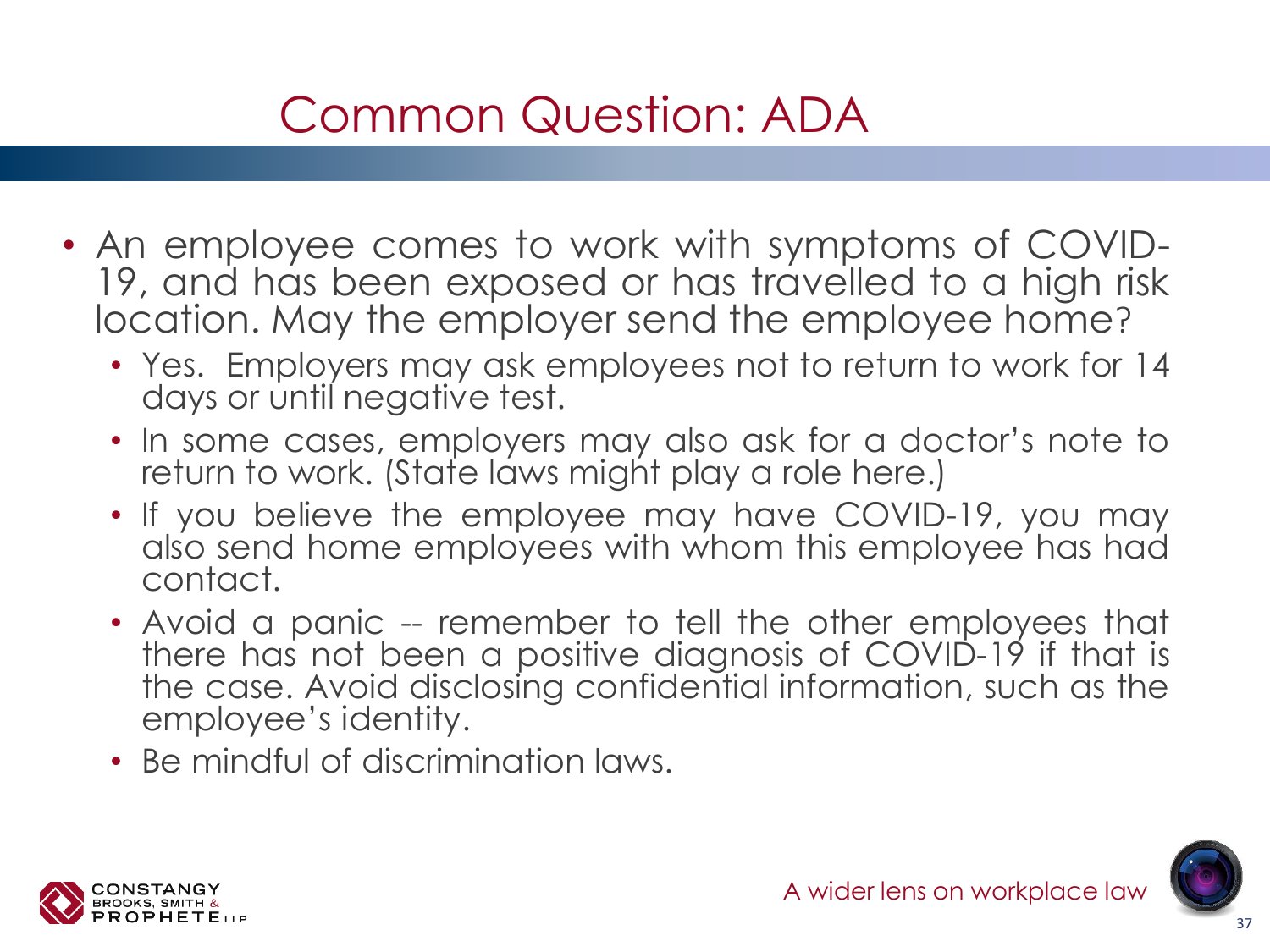# New EEOC Guidance (see link above)

- How much information may an employer request from an employee who calls in sick, in order to protect the rest of its workforce during the COVID-19 pandemic?
	- During a pandemic, ADA-covered employers may ask such employees if they are experiencing symptoms of the pandemic virus. For COVID-19, these include symptoms such as fever, chills, cough, shortness of breath, or sore throat. Employers must maintain all information about employee illness as a confidential medical record in compliance with the ADA.
- When may an ADA-covered employer take the body temperature of employees during the COVID-19 pandemic?
	- Generally, measuring an employee's body temperature is a medical examination. Because the CDC and state/local health authorities have acknowledged community spread of COVID-19 and issued attendant precautions, employers may measure employees' body temperature. However, employers should be aware that some people with COVID-19 do not have a fever. **(TAKE PRIVACY STEPS)**



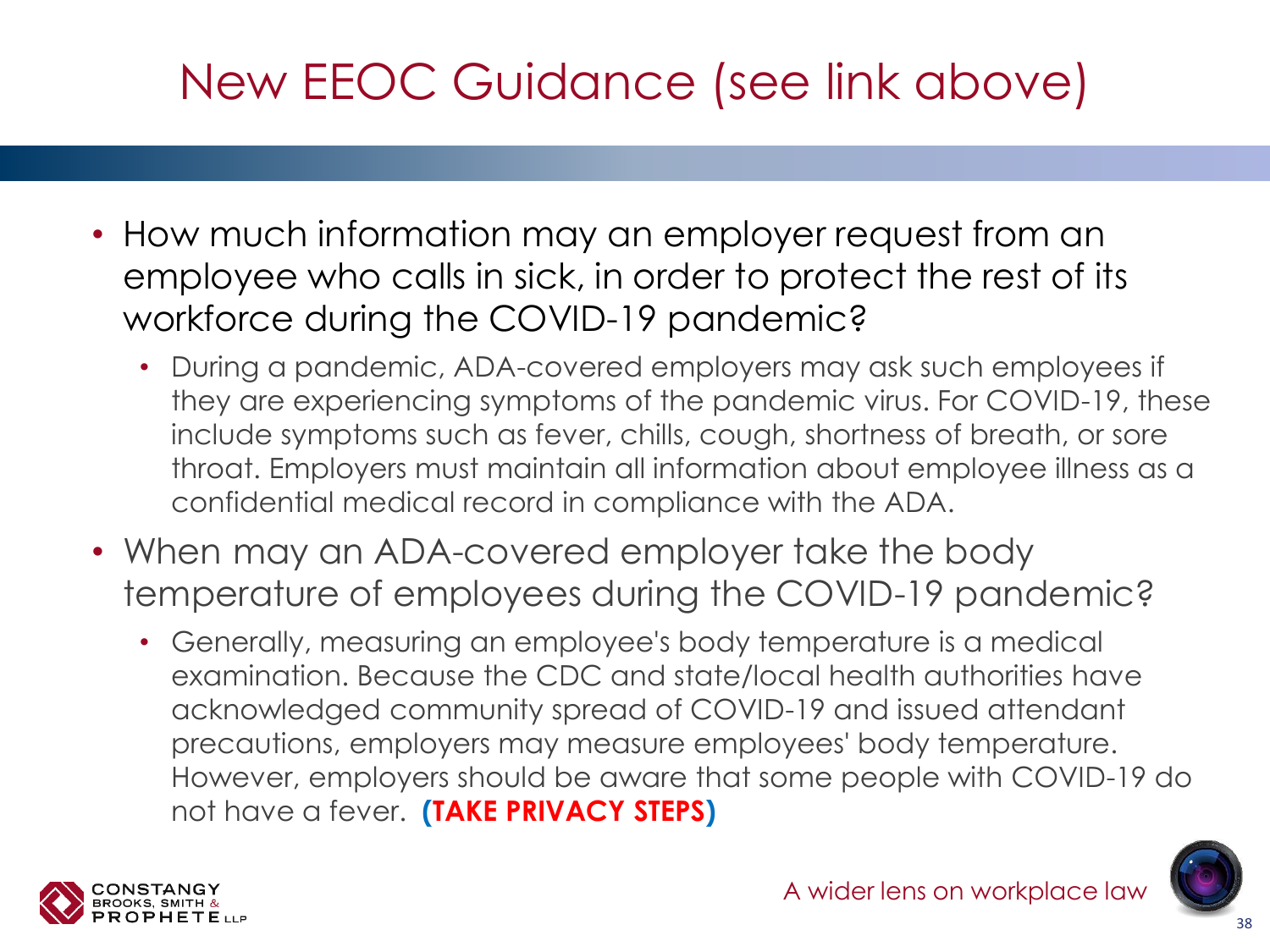# Updated EEOC Website

- Does the ADA allow employers to require employees to stay home if they have symptoms of the COVID-19?
	- Yes. The CDC states that employees who become ill with symptoms of COVID-19 should leave the workplace. The ADA does not interfere with employers following this advice.
- When employees return to work, does the ADA allow employers to require doctors' notes certifying their fitness for duty?
	- Yes. Such inquiries are permitted under the ADA either because they would not be disability-related or, if the pandemic influenza were truly severe, they would be justified under the ADA standards for disabilityrelated inquiries of employees. As a practical matter, however, doctors and other health care professionals may be too busy during and immediately after a pandemic outbreak to provide fitness-for-duty documentation. Therefore, new approaches may be necessary, such as reliance on local clinics to provide a form, a stamp, or an e-mail to certify that an individual does not have the pandemic virus.



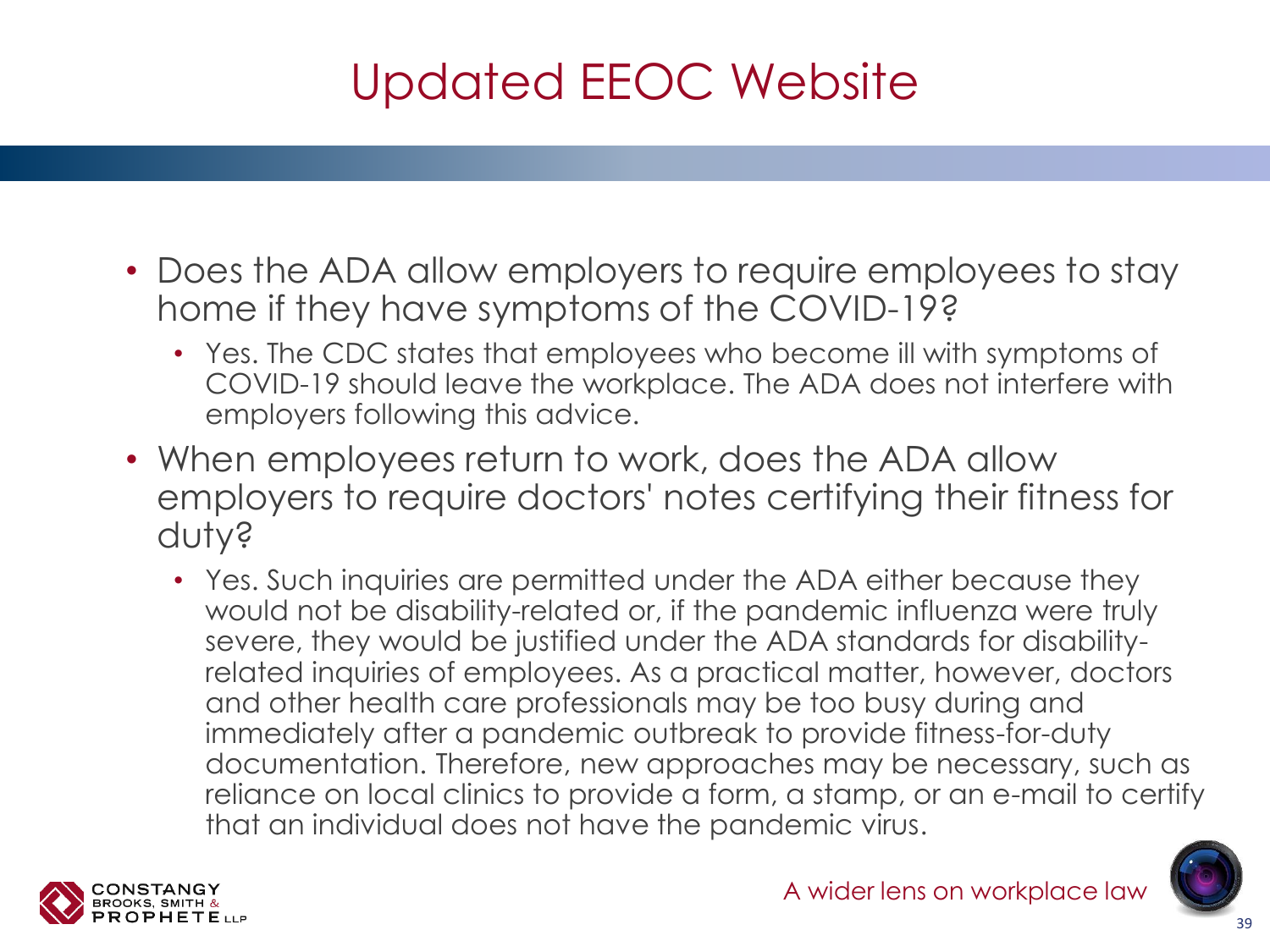#### Common Question: General

- Are there discrimination issues employers should be thinking about as well?
	- This is not the "Chinese Virus" as some are calling it.
	- The CDC has advised the following: "Do not show prejudice to people of Asian descent, because of fear of this new virus. Do not assume that someone of Asian descent is more likely to have COVID-19."
	- The DOL has also raised discrimination concerns.
	- Ensure that all policies and decisions regarding sending employees home are being taken in a non-discriminatory manner.

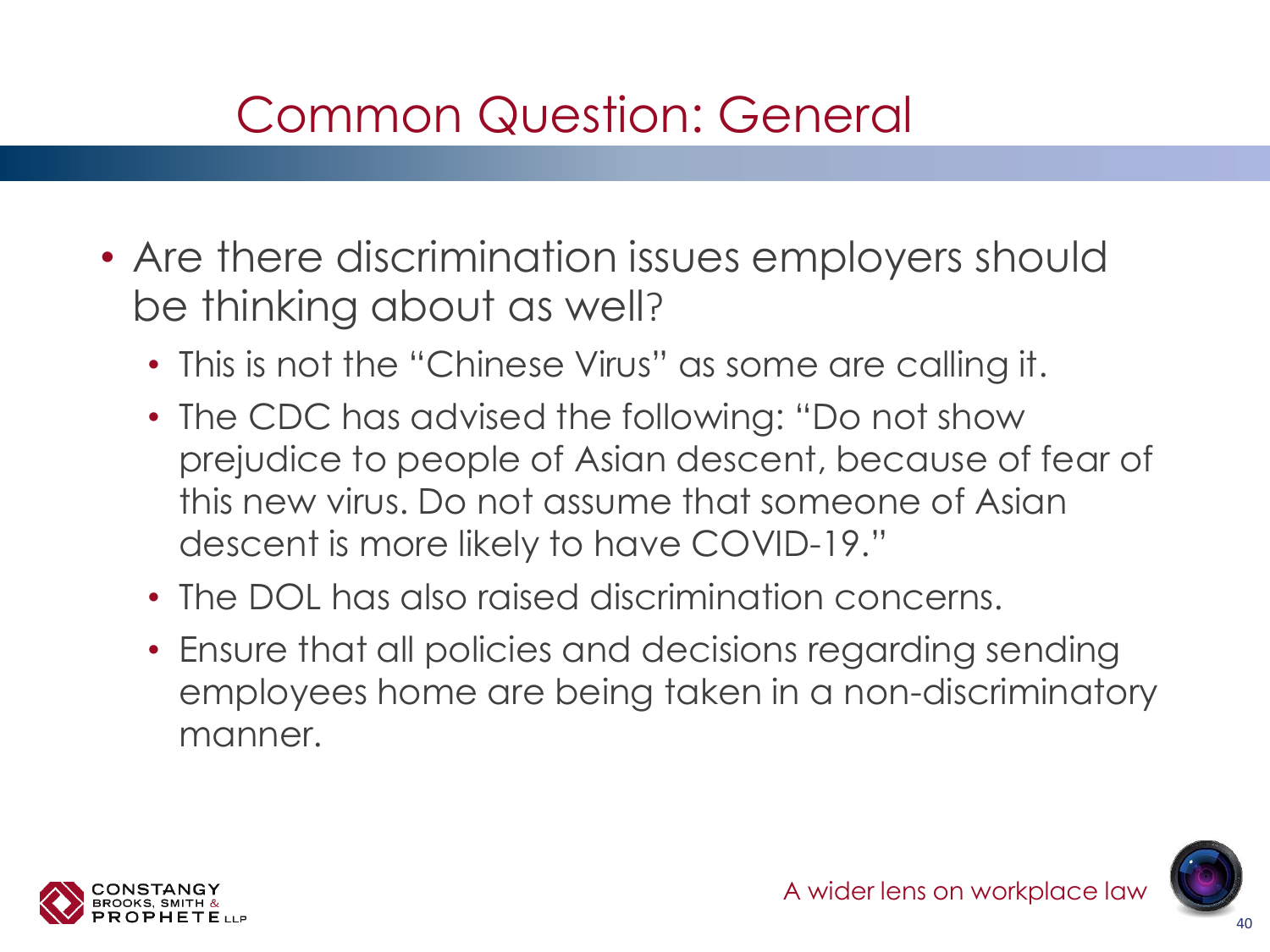#### Common Question: Workers Comp

- Are there workers compensation concerns?
	- Potentially. If an employee contracts COVID-19 while traveling for work, or works in a position with heightened risk of exposure (healthcare, TSA screeners), they may file a workers' compensation claim.
	- There may be an issue related to the origin of where they contracted COVID-19 and whether, even if exposed while working, the disease is covered by the system when the general public is also broadly exposed.
	- State workers' compensation laws vary.

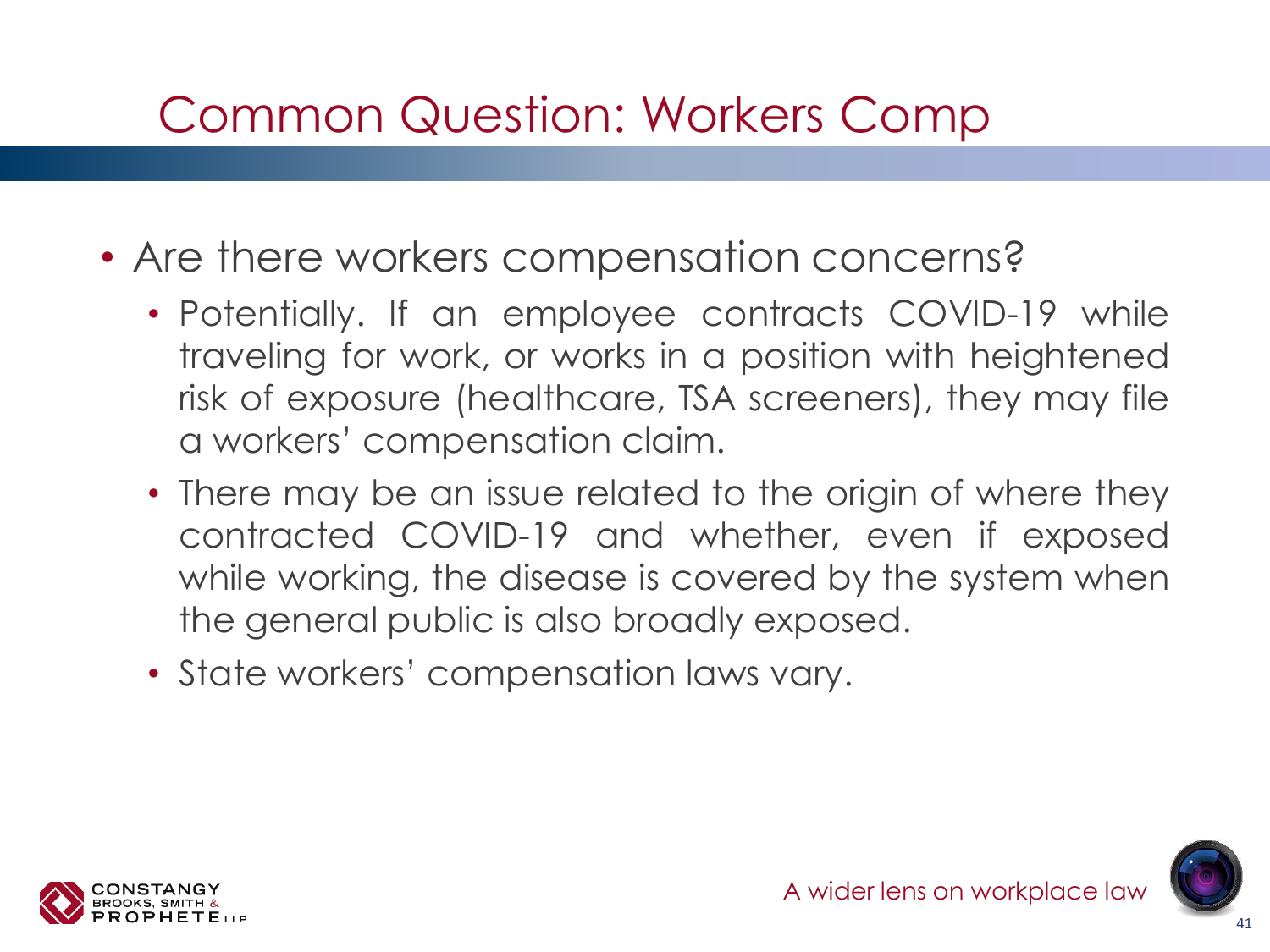#### Common Question: What Does OSHA Require?

- ➢There is no OSHA Standard addressing airborne viruses or diseases.
- ➢OSHA relies on Section 5(a)(1) of the OSH Act, the General Duty Clause.

Section 5(a) Each employer –

(1) shall furnish to each of his employees employment and a place of employment which are free from recognized hazards that are causing or are likely to cause death or serious physical harm to his employees.

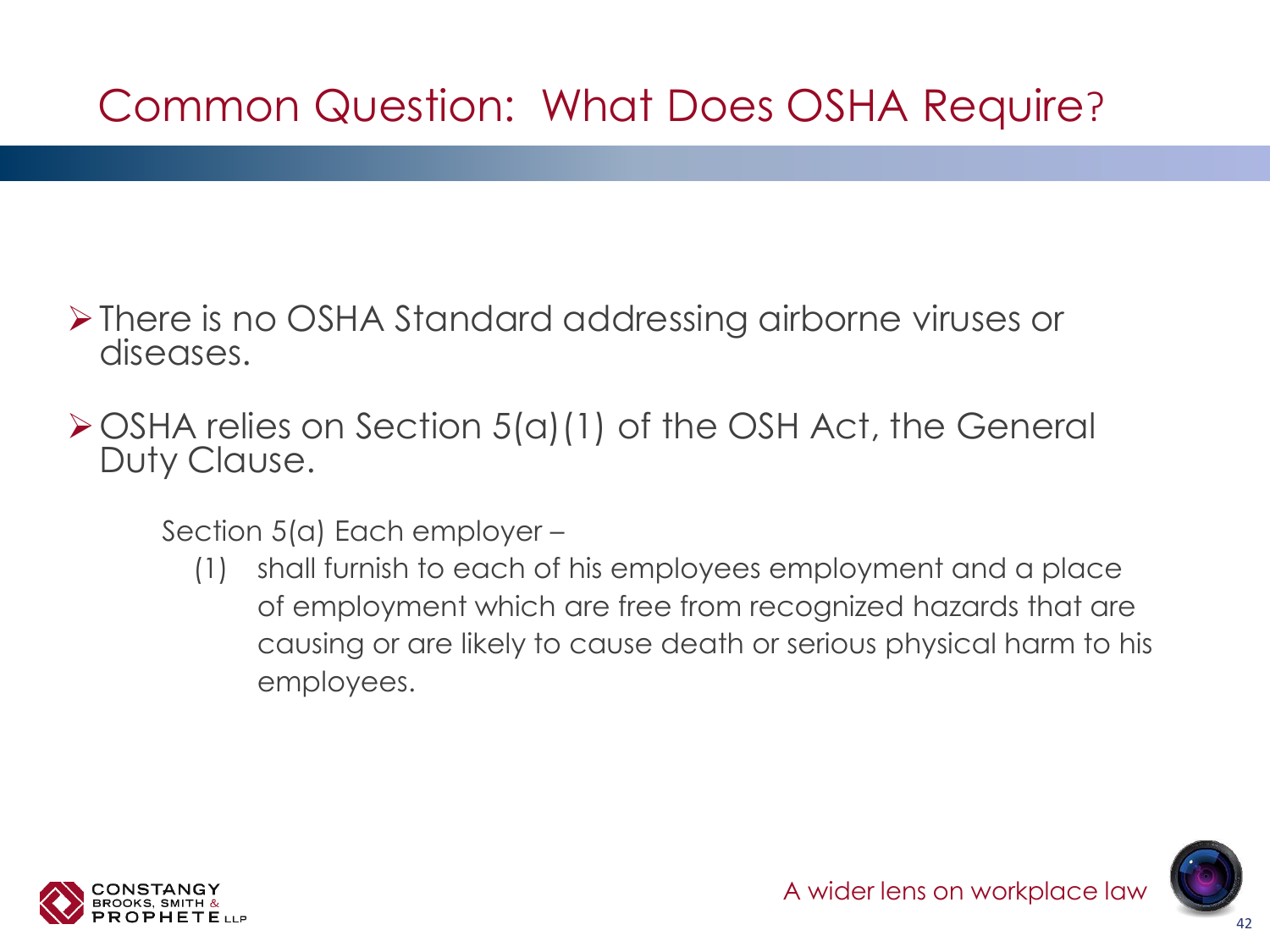OSHA's New Guidance on Preparing Workplaces for COVID-19

#### ➢Developed by OSHA and the CDC

➢Guidelines to:

- 1) Identify risk level
- 2) Determine appropriate control measures
- ➢Advisory and Informational
	- Does not create any new legal obligations



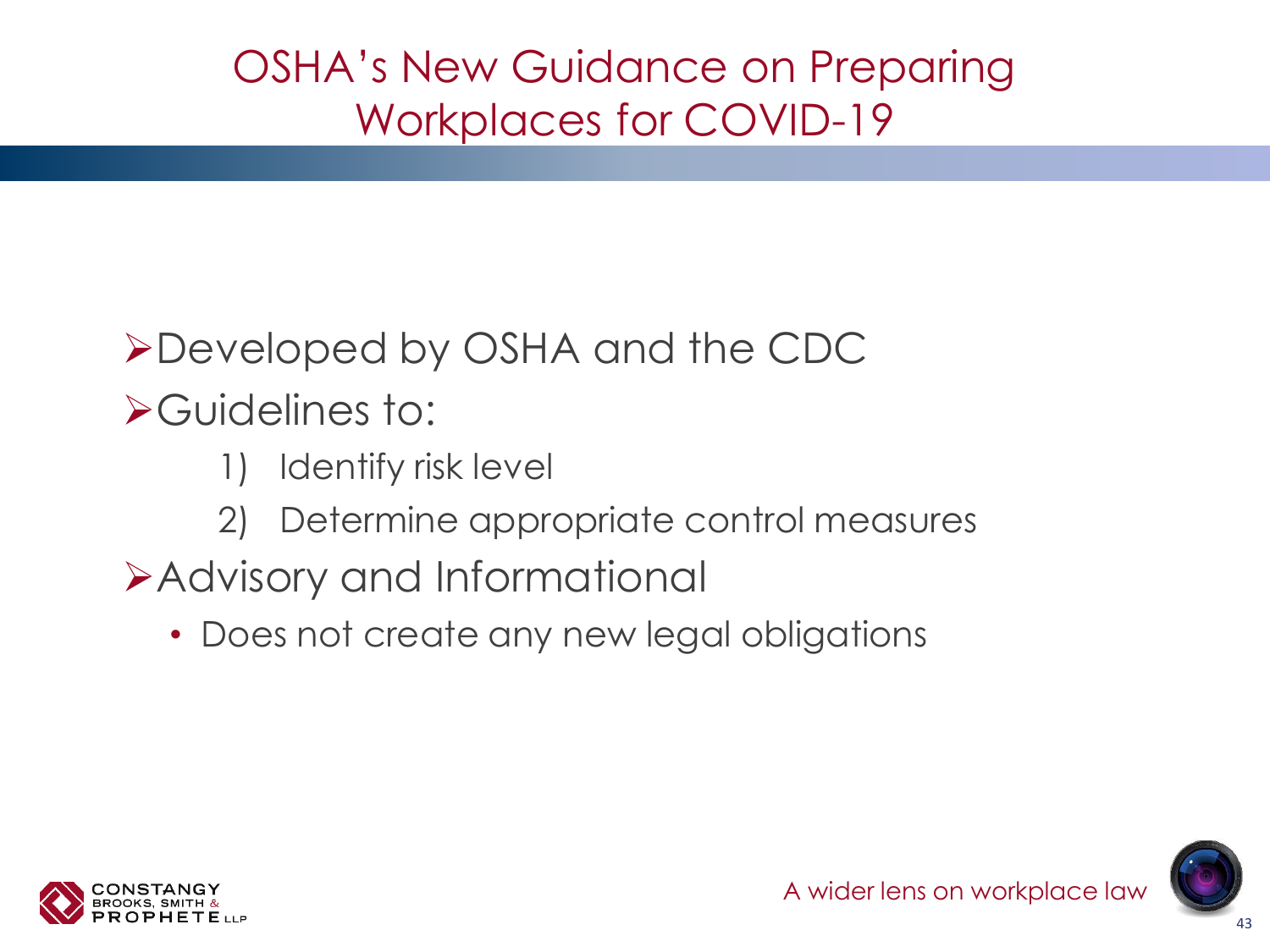#### Feasible Means of Abatement: Basic Steps to Reduce Risk

#### ➢Promote frequent hand washing

- ➢Encourage employees to stay home if sick
- ➢Encourage respiratory etiquette
- ➢Discourage employees from using other employees' phones, desks, offices, work tools
- ➢Maintain regular housekeeping
	- Cleaning and disinfecting surfaces
- ➢Develop Policies and Procedures for prompt identification and isolation of sick people



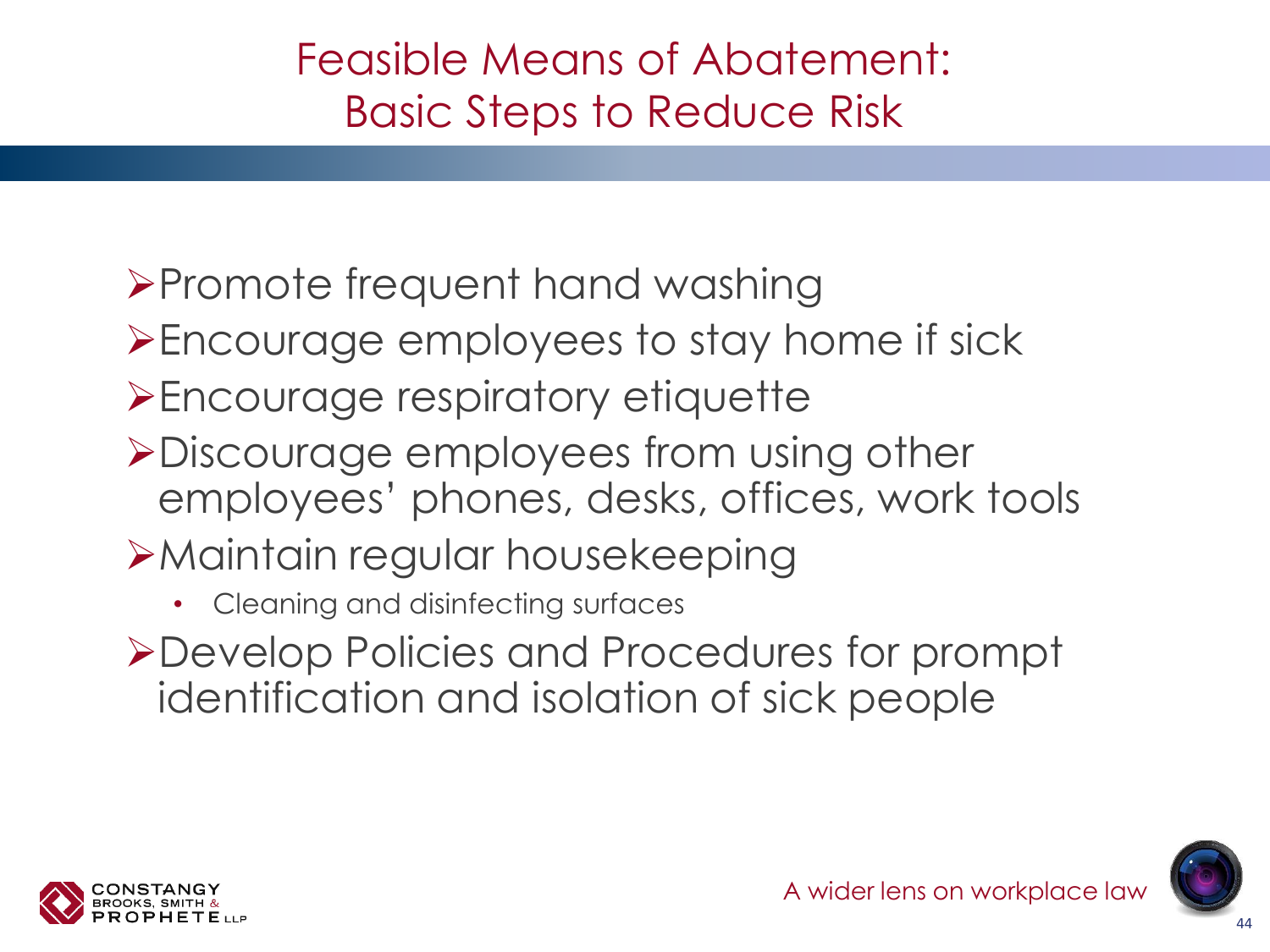#### What Are Feasible Means of Protection?

#### ➢Establish work rules or practices

#### ➢Communicate the rules through training and signage

➢Develop process for reporting cases and isolating employees

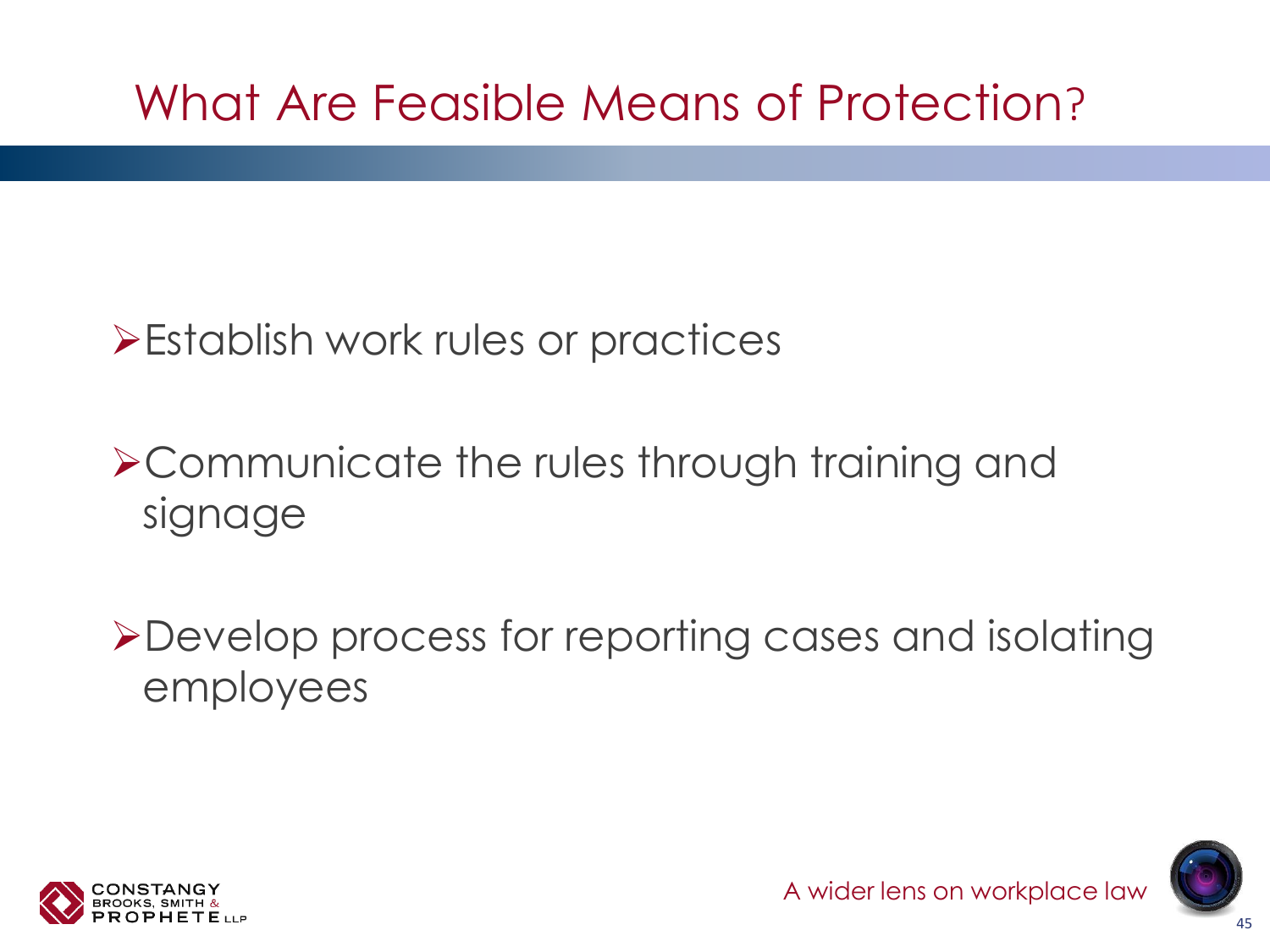# Injury and Illness OSHA Recordability

- $\triangleright$  If an employee is exposed to the coronavirus in the work environment, and
- ➢ Is diagnosed with COVID-19 by a licensed health care professional, and
- ➢ The case results in "medical treatment," restricted work activities, days away from work, loss of consciousness or death,
- $\triangleright$  The case is recordable in Column (M)(3).
- ➢ But it has to be "more likely than not" that the work environment either caused or contributed to the illness.
- ➢ It is probably not work related if an employee either lives with someone or has come into close contact away from work with someone who is infectious.

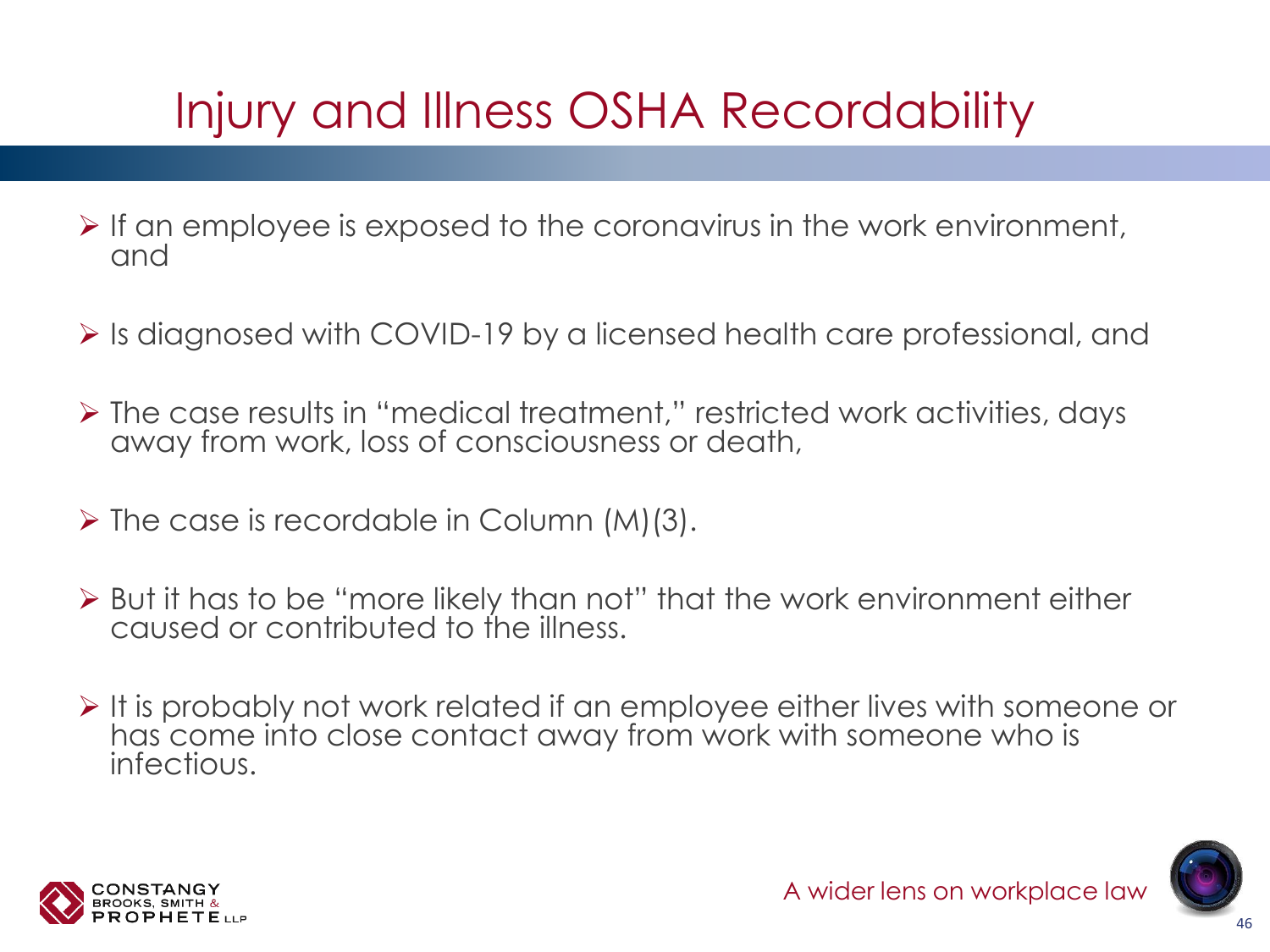#### Whistleblower Protection

➢Section 11(c) of the OSH Act prohibits employers from retaliating against employees who exercise rights protected under the Act.

➢Refusing to perform hazardous work is considered to be a right protected by the Act.

➢A plan to reasonably protect the employee from exposure to the disease is your defense.

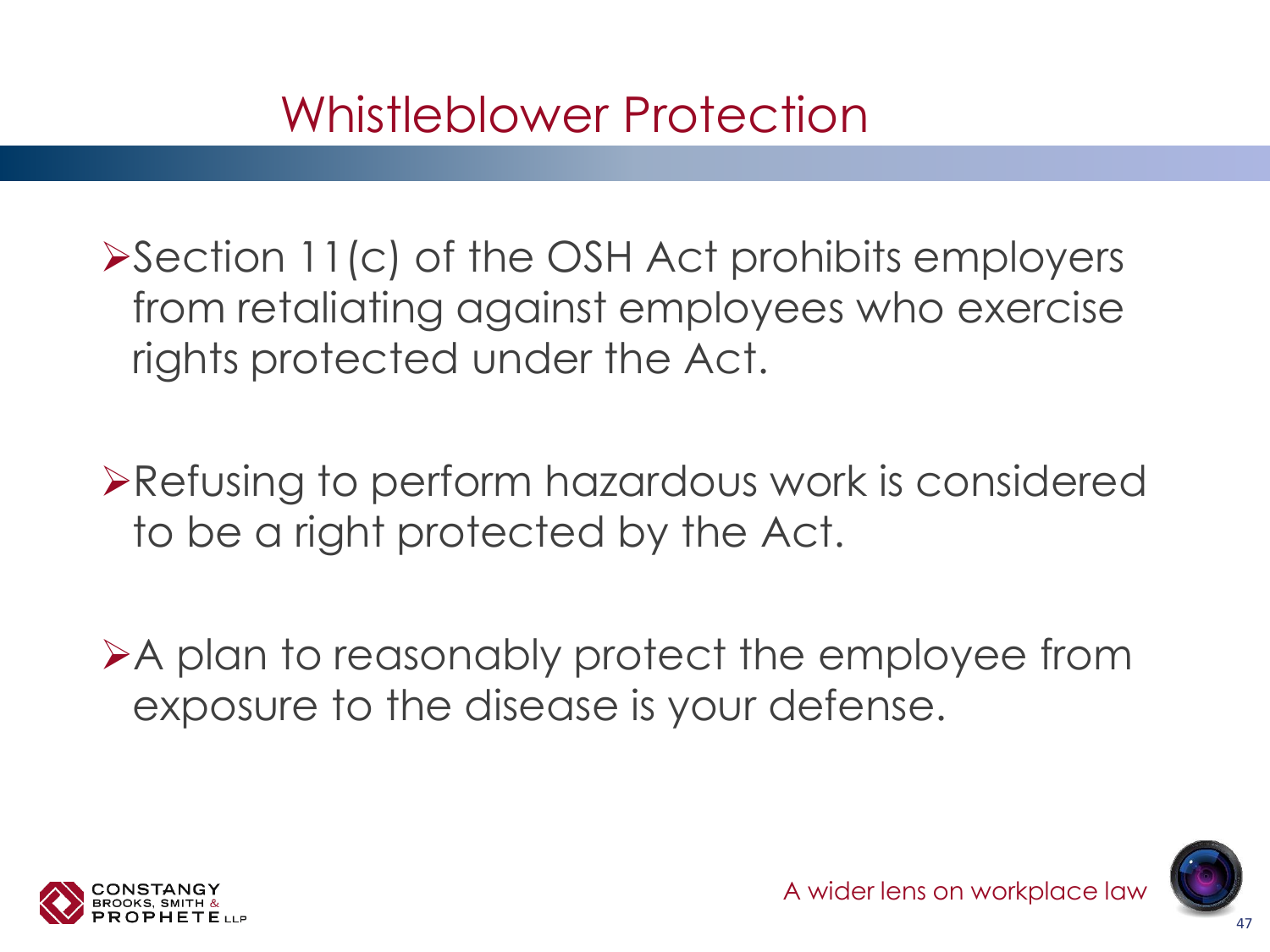# An Employee's Burden of Proof

- 1) The employee has asked the employer to eliminate the danger and the employer failed to do so.
- 2) The employee refused in good faith to work.
- 3) A reasonable person would agree that there is a real danger of death or serious injury.
- 4) There is not enough time, due to the urgency of the hazard, to get it corrected through regular OSHA enforcement.

#### § 1977.12(b)(2)